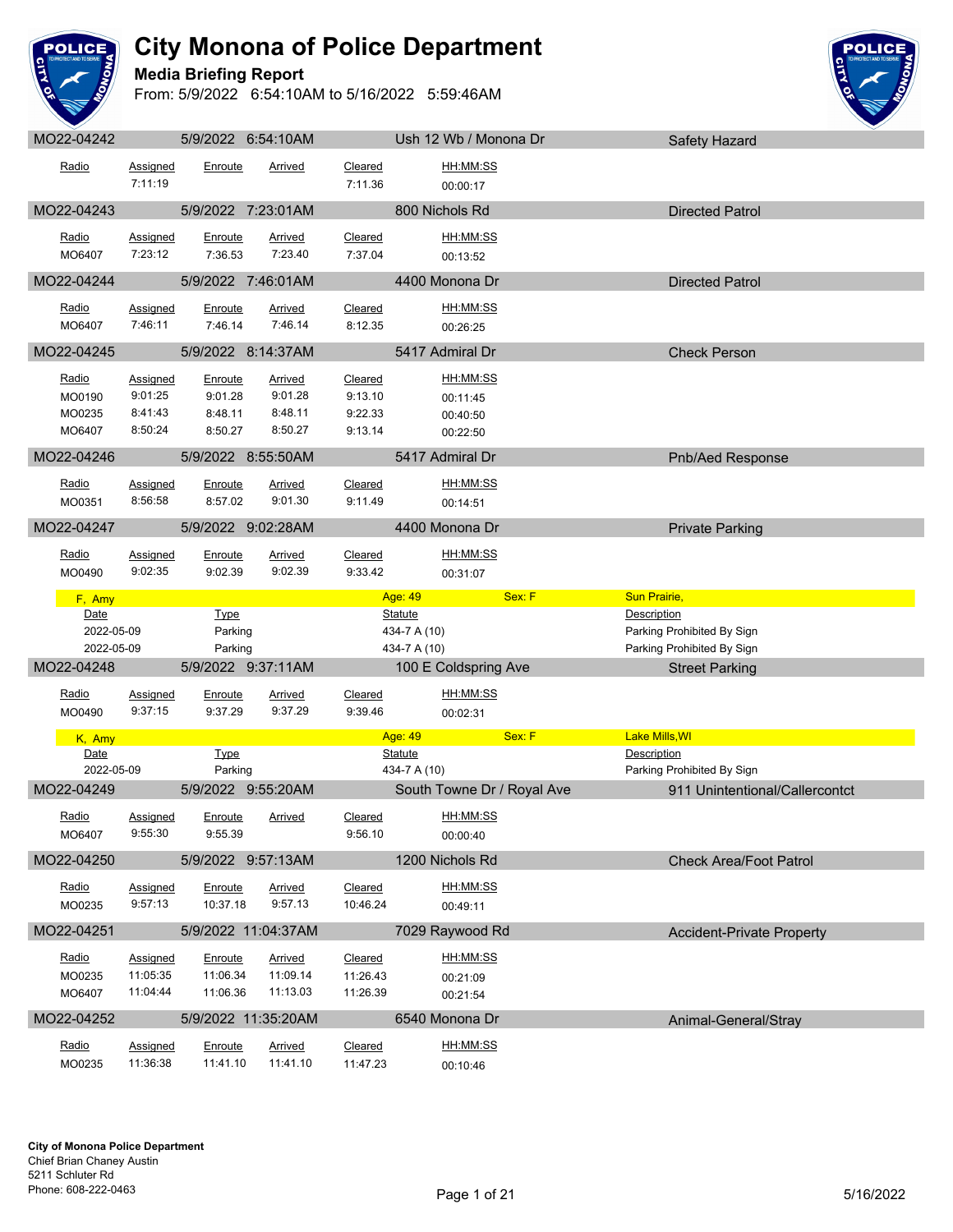

#### **Media Briefing Report**



| Radio<br>MO0235           | Assigned<br>11:47:49             | Enroute                         | Arrived                         | Cleared<br>11:47.58             | HH:MM:SS<br>00:00:09             |                                |
|---------------------------|----------------------------------|---------------------------------|---------------------------------|---------------------------------|----------------------------------|--------------------------------|
| MO22-04254                |                                  |                                 | 5/9/2022 12:07:34PM             |                                 | 5211 Schluter Rd                 | <b>Ac-Assist Citizen</b>       |
| Radio<br>MO6407           | <b>Assigned</b><br>12:08:32      | Enroute                         | <b>Arrived</b>                  | Cleared<br>12:08.44             | HH:MM:SS<br>00:00:11             |                                |
| MO22-04255                |                                  |                                 | 5/9/2022 12:39:09PM             |                                 | 5301 Monona Dr                   | 911 Open Line                  |
| Radio<br>MO0235           | Assigned<br>12:39:17             | Enroute<br>12:41.09             | <b>Arrived</b><br>12:41.09      | Cleared<br>12:47.10             | <u>HH:MM:SS</u><br>00:07:52      |                                |
| MO22-04256                |                                  |                                 | 5/9/2022 1:28:17PM              |                                 | W Broadway / Monona Dr           | Noise Disturbance              |
| Radio<br>MO0235<br>MO6407 | Assigned<br>13:28:31<br>13:28:27 | Enroute<br>13:29.59<br>13:30.01 | Arrived<br>13:33.48<br>13:33.34 | Cleared<br>13:38.29<br>13:38.34 | HH:MM:SS<br>00:09:58<br>00:10:07 |                                |
| MO22-04257                |                                  |                                 | 5/9/2022 2:05:40PM              |                                 | 5417 Admiral Dr                  | Phone Message (Law)            |
| Radio<br>MO0235           | Assigned<br>14:06:19             | Enroute                         | <b>Arrived</b>                  | Cleared<br>14:12.40             | HH:MM:SS<br>00:06:21             |                                |
| MO22-04258                |                                  |                                 | 5/9/2022 2:16:17PM              |                                 | <b>124 River PI</b>              | <b>Check Person</b>            |
| <u>Radio</u><br>MO6407    | Assigned<br>14:18:38             | Enroute                         | Arrived                         | Cleared<br>14:21.36             | <u>HH:MM:SS</u><br>00:02:58      |                                |
| MO22-04259                |                                  |                                 | 5/9/2022 2:34:43PM              |                                 | 5211 Schluter Rd                 | Phone Message (Law)            |
| Radio<br>MO0235           | <b>Assigned</b><br>14:36:03      | Enroute                         | Arrived                         | Cleared<br>14:36.42             | HH:MM:SS<br>00:00:39             |                                |
| MO22-04260                |                                  |                                 | 5/9/2022 3:17:29PM              |                                 | 4706 Wallace Ave                 | <b>Directed Patrol</b>         |
| Radio<br>MO0330           | Assigned<br>15:17:29             | Enroute<br>15:17.29             | Arrived<br>15:17.29             | Cleared<br>15:45.24             | <u>HH:MM:SS</u><br>00:27:56      |                                |
| MO22-04261                |                                  |                                 | 5/9/2022 3:18:25PM              |                                 | 6522 Monona Dr                   | Accident-Hit/Run               |
| Radio<br>MO0934           | Assigned<br>15:18:55             | Enroute<br>15:19.21             | Arrived<br>15:24.46             | Cleared<br>15:36.31             | HH:MM:SS<br>00:17:35             |                                |
| MO22-04262                |                                  |                                 | 5/9/2022 4:05:56PM              |                                 | 6401 Copps Ave                   | <b>Theft-Retail</b>            |
| Radio<br>MO0934           | Assigned<br>16:06:21             | Enroute                         | <b>Arrived</b>                  | Cleared<br>16:06.50             | HH:MM:SS<br>00:00:30             |                                |
| MO22-04263                |                                  |                                 | 5/9/2022 6:39:21PM              |                                 | 353 Owen Rd                      | Noise Disturbance              |
| Radio<br>MO0934           | Assigned<br>18:40:22             | Enroute                         | Arrived                         | Cleared<br>18:40.57             | HH:MM:SS<br>00:00:36             |                                |
| MO22-04264                |                                  | 5/9/2022 8:32:44PM              |                                 |                                 | Ush 12 Eb / Monona Dr            | <b>Traffic Complaint</b>       |
| Radio                     | Assigned<br>20:33:11             | Enroute                         | <b>Arrived</b>                  | Cleared<br>20:36.56             | HH:MM:SS<br>00:03:45             |                                |
| MO22-04265                |                                  |                                 | 5/9/2022 8:50:41PM              |                                 | 5713 Tonyawatha Trl              | 911 Unintentional/Callercontct |
| Radio<br>MO0941           | Assigned<br>20:51:04             | Enroute<br>20:59.04             | <b>Arrived</b><br>20:59.04      | Cleared<br>21:02.54             | HH:MM:SS<br>00:11:51             |                                |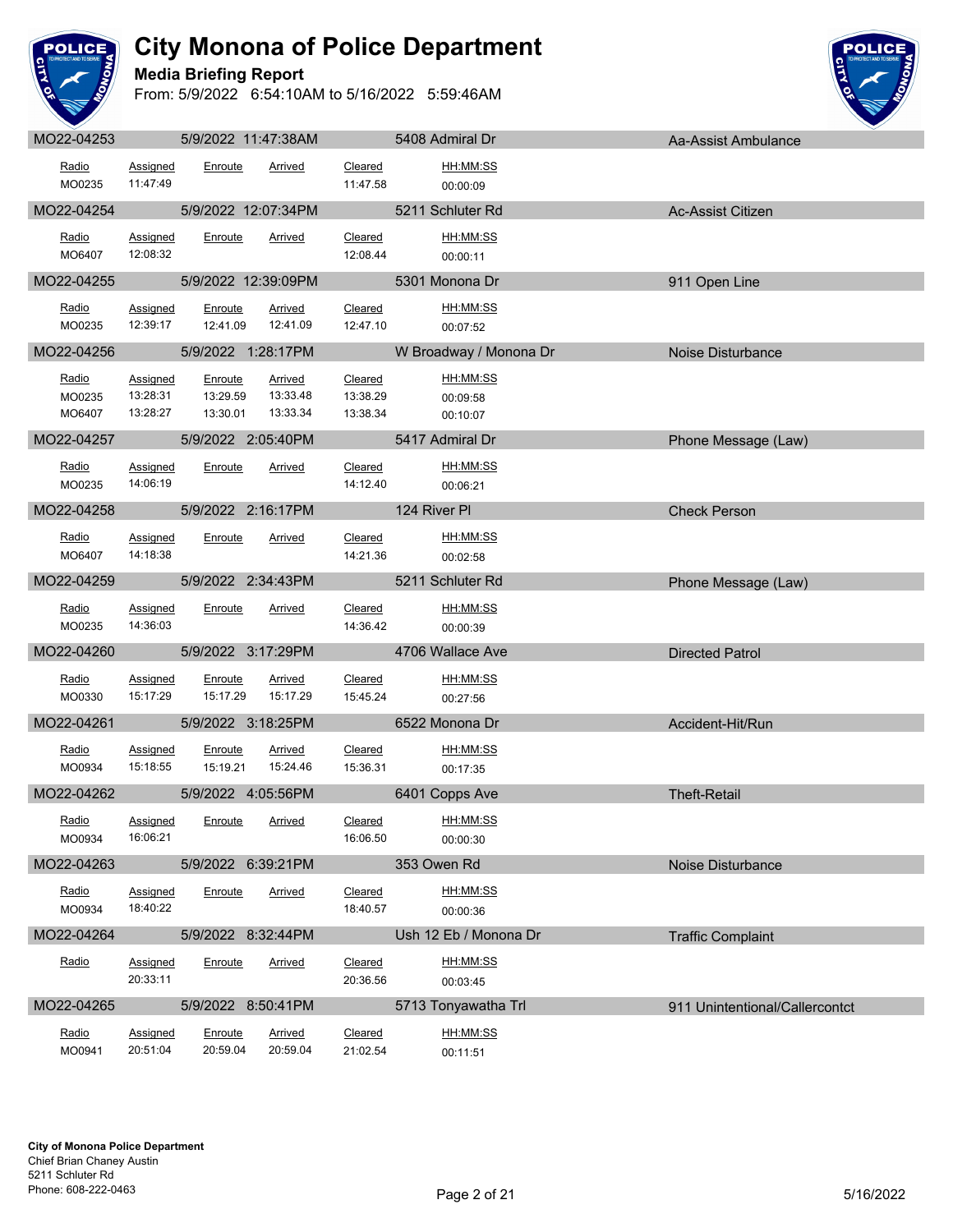

**Media Briefing Report**



| MO22-04266          |                                      | 5/9/2022 9:36:39PM |                                               |                           | Winnequah Rd / Monona Dr     | <b>Traffic Stop</b>                                     |  |
|---------------------|--------------------------------------|--------------------|-----------------------------------------------|---------------------------|------------------------------|---------------------------------------------------------|--|
| Radio               | Assigned                             | Enroute            | Arrived                                       | Cleared                   | HH:MM:SS                     |                                                         |  |
| MO0941              | 21:36:39                             | 21:36.39           | 21:36.39                                      | 21:42.55                  | 00:06:17                     |                                                         |  |
|                     |                                      |                    |                                               |                           |                              |                                                         |  |
| L, Sean             |                                      |                    |                                               | Age: 19                   | Sex: M                       | Monona, WI                                              |  |
| Date                |                                      | <b>Type</b>        |                                               | <b>Statute</b>            |                              | <b>Description</b>                                      |  |
| 2022-05-09          |                                      |                    | <b>Traffic Warning</b>                        | 346.57(5)                 |                              | Exceeding Speed Zones, Etc. (20-24 Mp                   |  |
| MO22-04267          |                                      | 5/9/2022 9:45:21PM |                                               |                           | W Broadway / Hoboken Rd      | <b>Traffic Stop</b>                                     |  |
| Radio               | Assigned                             | Enroute            | Arrived                                       | Cleared                   | HH:MM:SS                     |                                                         |  |
| MO0937              | 21:45:21                             | 21:45.21           | 21:45.21                                      | 21:51.57                  | 00:06:37                     |                                                         |  |
|                     |                                      |                    |                                               |                           |                              |                                                         |  |
| D, Nathan           |                                      |                    |                                               | Age: 46                   | Sex: M                       | Madison,                                                |  |
|                     | Date<br><b>Type</b>                  |                    |                                               | <b>Statute</b>            |                              | Description                                             |  |
|                     | 2022-05-09<br><b>Traffic Warning</b> |                    |                                               | 341.04(1)                 |                              | Non-Registration Of Auto, Etc.                          |  |
| MO22-04268          |                                      | 5/9/2022 9:51:38PM |                                               |                           | 320 W Broadway               | <b>Traffic Stop</b>                                     |  |
| Radio               | Assigned                             | Enroute            | <b>Arrived</b>                                | Cleared                   | HH:MM:SS                     |                                                         |  |
| MO0941              | 21:51:38                             | 21:51.38           | 21:51.38                                      | 21:58.07                  | 00:06:30                     |                                                         |  |
|                     |                                      |                    |                                               |                           |                              |                                                         |  |
| T, Timothy          |                                      |                    |                                               | Age: 50                   | Sex: M                       | <b>Madison, WI</b>                                      |  |
| Date<br>2022-05-09  |                                      | <b>Type</b>        |                                               | <b>Statute</b>            |                              | Description                                             |  |
| 2022-05-09          |                                      | Parking            |                                               | 434-1 A                   |                              | Parking On Roadway<br>Fail/Yield While Making Left Turn |  |
|                     |                                      |                    | <b>Traffic Warning</b><br>5/9/2022 10:06:25PM | 346.18(2)                 |                              |                                                         |  |
| MO22-04269          |                                      |                    |                                               |                           | 2151 Royal Ave               | <b>Traffic Stop</b>                                     |  |
| Radio               | Assigned                             | Enroute            | <b>Arrived</b>                                | Cleared                   | HH:MM:SS                     |                                                         |  |
| MO0941              | 22:06:25                             | 22:06.25           | 22:06.25                                      | 22:16.54                  | 00:10:30                     |                                                         |  |
|                     |                                      |                    |                                               |                           |                              |                                                         |  |
|                     |                                      |                    |                                               |                           |                              |                                                         |  |
| M, Deondrick        |                                      |                    |                                               | Age: 30                   | Sex: M                       | Monona, WI                                              |  |
| Date                |                                      | <b>Type</b>        |                                               | <b>Statute</b>            |                              | Description                                             |  |
| 2022-05-09          |                                      |                    | <b>Traffic Warning</b>                        | 343.44(1)(b)              |                              | Operating While Revoked (Forfeiture)                    |  |
| MO22-04270          |                                      |                    | 5/9/2022 10:22:56PM                           |                           | W Broadway / Wps Dr          | <b>Traffic Stop</b>                                     |  |
| <u>Radio</u>        | <b>Assigned</b>                      | <b>Enroute</b>     | Arrived                                       | Cleared                   | HH:MM:SS                     |                                                         |  |
| MO0941              | 22:22:56                             | 22:22.56           | 22:22.56                                      | 22:32.04                  | 00:09:09                     |                                                         |  |
|                     |                                      |                    |                                               |                           |                              |                                                         |  |
| W, Steven           |                                      |                    |                                               | Age: 41                   | Sex: M                       | <b>Sun Prairie, WI</b>                                  |  |
| Date<br>2022-05-09  |                                      | <b>Type</b>        |                                               | <b>Statute</b>            |                              | Description                                             |  |
|                     |                                      |                    | <b>Traffic Warning</b>                        | 343.44(1)(a)              |                              | <b>Operating While Suspended</b>                        |  |
| MO22-04271          |                                      |                    | 5/9/2022 10:24:00PM                           |                           | Monona Dr / Saint Teresa Ter | <b>Traffic Stop</b>                                     |  |
| Radio               | <b>Assigned</b>                      | Enroute            | <b>Arrived</b>                                | <b>Cleared</b>            | HH:MM:SS                     |                                                         |  |
| MO0937              | 22:24:00                             | 22:24.00           | 22:24.00                                      | 22:38.39                  | 00:14:39                     |                                                         |  |
|                     |                                      |                    |                                               |                           | Sex: M                       | Madison,                                                |  |
| M, Benjamin<br>Date |                                      | <b>Type</b>        |                                               | Age: 19<br><b>Statute</b> |                              | Description                                             |  |
| 2022-05-09          |                                      |                    | <b>Traffic Warning</b>                        | 346.57(5)                 |                              | Exceeding Speed Zones, Etc. (11-15 Mp                   |  |
| MO22-04272          |                                      |                    | 5/10/2022 12:09:38AM                          |                           | 5209 Midmoor Rd              | Aa-Assist Ambulance                                     |  |
|                     |                                      |                    |                                               |                           |                              |                                                         |  |
| Radio               | Assigned                             | Enroute            | <b>Arrived</b>                                | Cleared                   | HH:MM:SS                     |                                                         |  |
|                     | 0:11:04                              |                    |                                               | 0:13.14                   | 00:02:11                     |                                                         |  |
| MO22-04273          |                                      |                    | 5/10/2022 12:18:12AM                          |                           | 6204 East Gate Rd            | Theft-Auto                                              |  |
|                     |                                      |                    |                                               |                           |                              |                                                         |  |
| Radio               | <b>Assigned</b>                      | Enroute            | <b>Arrived</b>                                | Cleared                   | HH:MM:SS                     |                                                         |  |
| MO0943<br>MO0945    | 0:25:47<br>0:19:05                   | 0:25.50<br>0:25.30 | 0:25.50<br>0:25.30                            | 1:02.53<br>1:02.53        | 00:37:07<br>00:43:48         |                                                         |  |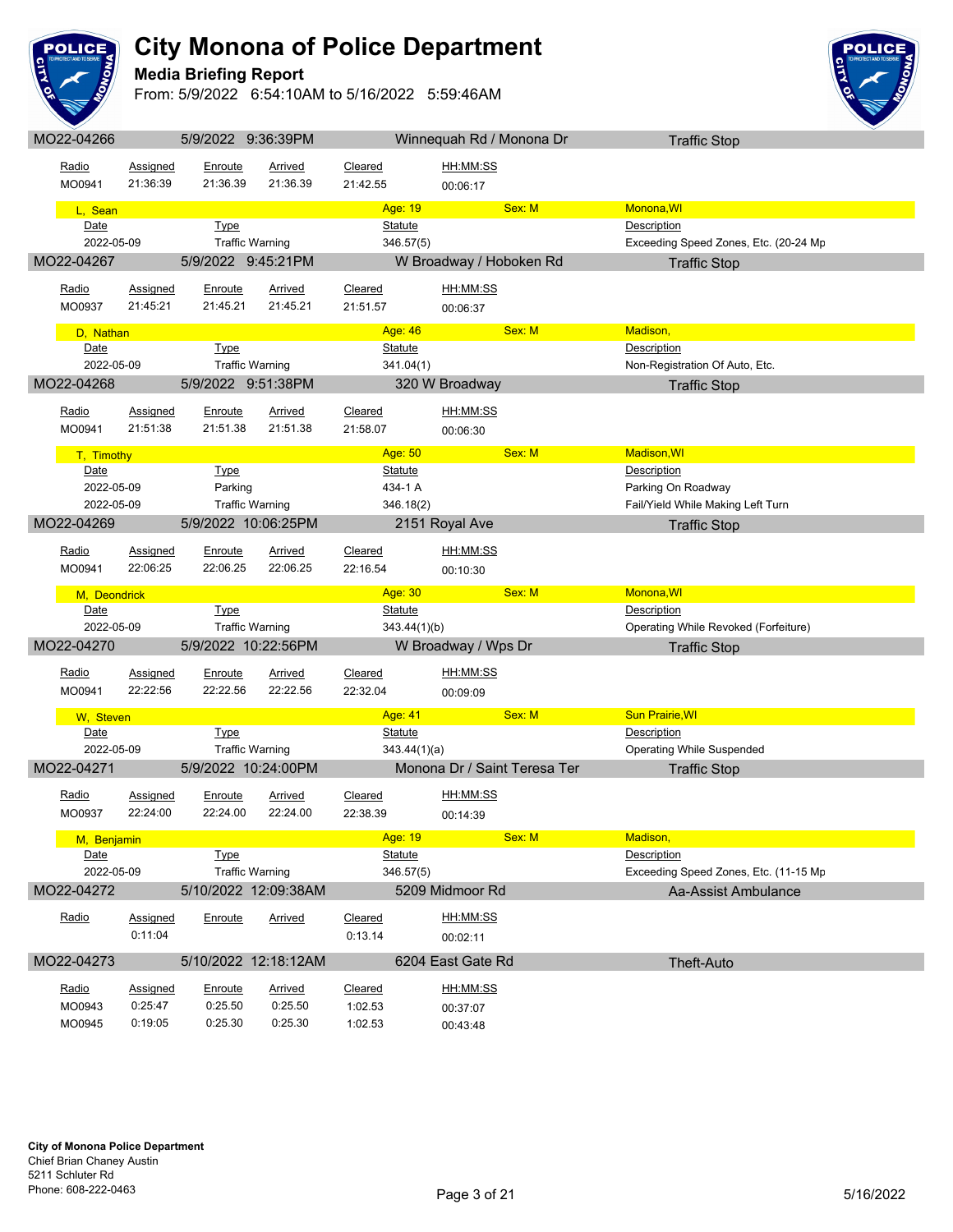

#### **Media Briefing Report**



| MO22-04274                       |                             |                                     | 5/10/2022 1:02:25AM        |                            | 2501 Royal Ave                                 | <b>Check Property</b>                                                                |
|----------------------------------|-----------------------------|-------------------------------------|----------------------------|----------------------------|------------------------------------------------|--------------------------------------------------------------------------------------|
| Radio<br>MO0942                  | <b>Assigned</b><br>1:02:38  | Enroute<br>1:02.41                  | <b>Arrived</b><br>1:02.41  | Cleared<br>1:50.31         | HH:MM:SS<br>00:47:53                           |                                                                                      |
| MO22-04275                       |                             |                                     | 5/10/2022 1:08:06AM        |                            | 6115 Bridge Rd                                 | Animal-General/Stray                                                                 |
| Radio<br>MO0945                  | <b>Assigned</b><br>1:09:04  | Enroute                             | <b>Arrived</b>             | Cleared<br>1:09.08         | HH:MM:SS<br>00:00:04                           |                                                                                      |
| MO22-04276                       |                             |                                     | 5/10/2022 3:05:44AM        |                            | 4004 Terminal Dr                               | Information (Law)                                                                    |
| Radio                            | Assigned<br>3:07:41         | Enroute                             | <u>Arrived</u>             | Cleared<br>3:10.43         | HH:MM:SS<br>00:03:02                           |                                                                                      |
| MO22-04277                       |                             |                                     | 5/10/2022 8:52:45AM        |                            | 4308 Shore Acres Rd                            | Alarm                                                                                |
| Radio<br>MO0445                  | <b>Assigned</b><br>8:53:31  | Enroute<br>8:53.49                  | Arrived<br>8:59.19         | Cleared<br>9:01.13         | HH:MM:SS<br>00:07:42                           |                                                                                      |
| MO22-04278                       |                             |                                     | 5/10/2022 9:09:13AM        |                            | 108 W Coldspring Ave                           | <b>Street Parking</b>                                                                |
| Radio<br>MO0445                  | <b>Assigned</b><br>9:09:13  | Enroute<br>9:09.13                  | Arrived<br>9:09.13         | Cleared<br>9:27.10         | HH:MM:SS<br>00:17:58                           |                                                                                      |
| <b>B</b> , Lillian               |                             |                                     |                            |                            | Sex: F<br>Age: 16                              | Madison, WI                                                                          |
| Date<br>2022-05-10<br>2022-05-10 |                             | <b>Type</b><br>Ordinance<br>Parking |                            |                            | <b>Statute</b><br>434-7 A (14)<br>434-7 A (10) | Description<br>Less Than 4' From Alley/Sidewalk/Drivev<br>Parking Prohibited By Sign |
| MO22-04279                       |                             |                                     | 5/10/2022 9:32:08AM        |                            | 211 Owen Rd                                    | Aa-Assist Ambulance                                                                  |
| Radio                            | <b>Assigned</b><br>9:32:42  | Enroute                             | Arrived                    | Cleared<br>9:37.22         | HH:MM:SS<br>00:04:40                           |                                                                                      |
|                                  |                             |                                     |                            |                            |                                                |                                                                                      |
| MO22-04280                       |                             |                                     | 5/10/2022 10:06:10AM       |                            | E Broadway / S Stoughton Rd                    | Accident-No Injury                                                                   |
| Radio<br>MO0445                  | Assigned<br>10:06:39        | Enroute                             | Arrived                    | Cleared<br>10:15.13        | HH:MM:SS<br>00:08:34                           |                                                                                      |
| MO22-04281                       |                             |                                     | 5/10/2022 10:36:39AM       |                            | W Broadway / Bridge Rd                         | <b>Disabled Vehicle</b>                                                              |
| Radio<br>MO0235                  | <b>Assigned</b><br>10:36:43 | Enroute<br>10:36.57                 | <b>Arrived</b><br>10:36.57 | Cleared<br>10:47.28        | HH:MM:SS<br>00:10:45                           |                                                                                      |
| MO22-04282                       |                             |                                     | 5/10/2022 10:57:48AM       |                            | 1205 Nishishin Trl                             | Animal-Barking                                                                       |
| Radio<br>MO0445                  | Assigned<br>10:58:51        | Enroute<br>11:07.02                 | <b>Arrived</b><br>11:07.02 | <b>Cleared</b><br>11:19.16 | HH:MM:SS<br>00:20:25                           |                                                                                      |
| MO22-04283                       |                             |                                     | 5/10/2022 11:30:54AM       |                            | 3815 Monona Dr                                 | Fraud                                                                                |
| Radio<br>MO0445                  | Assigned<br>11:31:35        | Enroute                             | <b>Arrived</b>             | Cleared<br>11:53.02        | HH:MM:SS<br>00:21:27                           |                                                                                      |
| MO22-04284                       |                             |                                     | 5/10/2022 1:03:28PM        |                            | E Broadway / Monona Dr                         | Aa-Assist Ambulance                                                                  |
| Radio<br>MO0235                  | <b>Assigned</b><br>13:04:19 | Enroute<br>13:04.21                 | <b>Arrived</b><br>13:07.41 | Cleared<br>13:09.07        | HH:MM:SS<br>00:04:48                           |                                                                                      |
| MO22-04285                       |                             |                                     | 5/10/2022 1:19:25PM        |                            | 200 Femrite Dr                                 | <b>Check Person</b>                                                                  |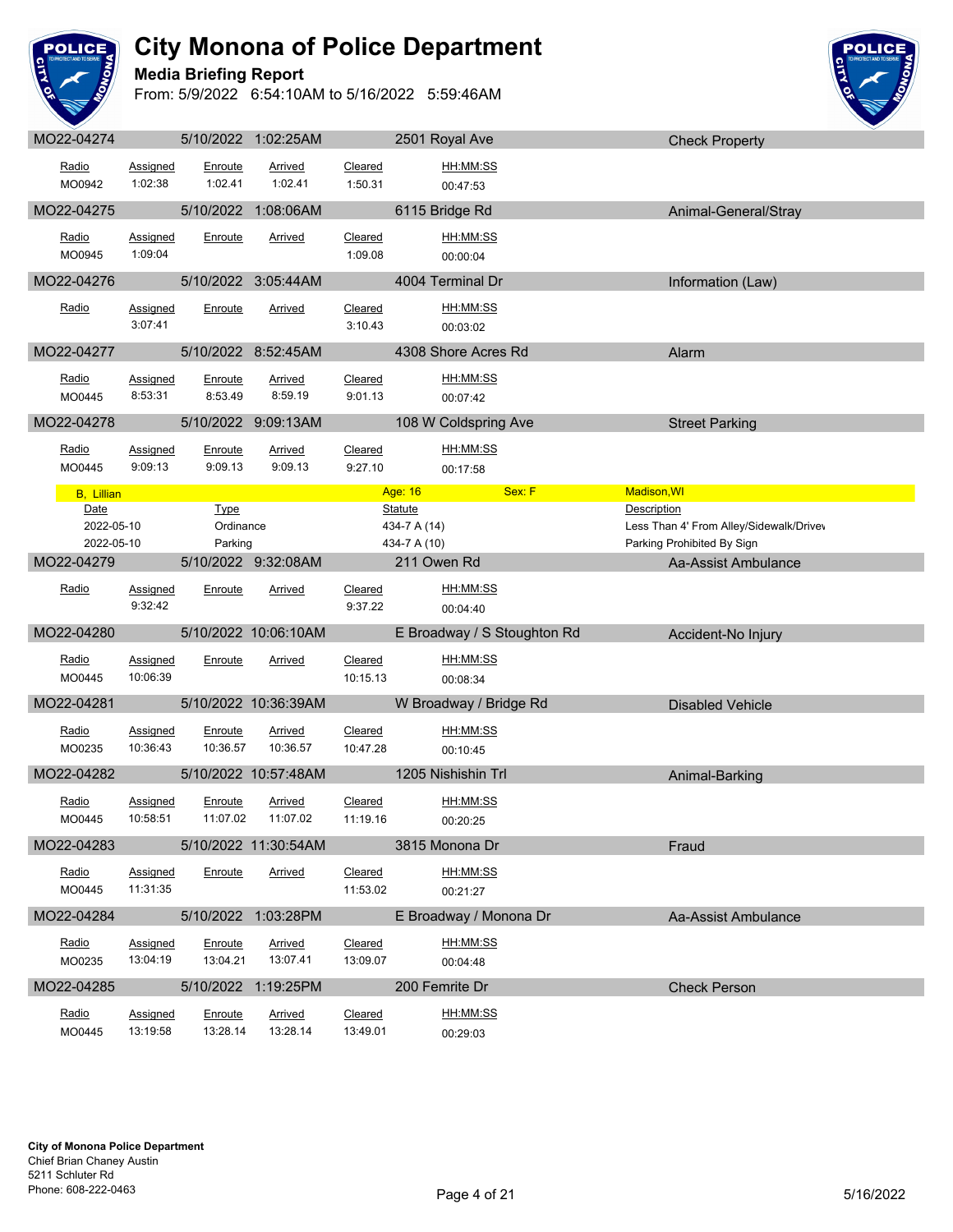

#### **Media Briefing Report**



| Radio<br>MO0235           | Assigned<br>13:48:51                    | Enroute<br>13:49.06             | Arrived<br>13:55.30             | Cleared<br>13:57.13             | HH:MM:SS<br>00:08:22                    |                                             |  |
|---------------------------|-----------------------------------------|---------------------------------|---------------------------------|---------------------------------|-----------------------------------------|---------------------------------------------|--|
| MO0445                    | 13:49:03                                | 13:49.06                        | 13:53.22                        | 13:57.17                        | 00:08:14                                |                                             |  |
| MO22-04287                |                                         |                                 | 5/10/2022 1:54:55PM             |                                 | W Coldspring Ave / Monona Dr            | <b>Street Parking</b>                       |  |
| Radio<br>MO0445           | <b>Assigned</b><br>13:57:28             | Enroute                         | Arrived                         | Cleared<br>13:57.57             | HH:MM:SS<br>00:00:29                    |                                             |  |
| MO22-04288                |                                         |                                 | 5/10/2022 1:59:12PM             |                                 | E Broadway / Copps Ave                  | Accident-No Injury                          |  |
| Radio<br>MO0445           | Assigned<br>13:59:55                    | Enroute<br>14:00.33             | Arrived<br>14:50.01             | Cleared<br>14:54.03             | HH:MM:SS<br>00:54:07                    |                                             |  |
| MO22-04289                |                                         |                                 | 5/10/2022 2:23:30PM             |                                 | 6209 Bridge Rd                          | <b>Suspicious Person</b>                    |  |
| Radio<br>MO0235<br>MO0235 | <b>Assigned</b><br>14:59:29<br>14:27:25 | Enroute<br>14:59.32<br>14:34.57 | Arrived<br>14:59.32<br>14:34.57 | Cleared<br>15:12.12<br>14:57.54 | HH:MM:SS<br>00:12:43<br>00:30:29        |                                             |  |
| MO22-04291                |                                         |                                 | 5/10/2022 3:10:26PM             |                                 | Flamingo Rd / Nichols Rd                | <b>Street Parking</b>                       |  |
| Radio<br>MO0330<br>MO0934 | <b>Assigned</b><br>15:37:50<br>15:15:38 | Enroute<br>15:38.03<br>15:37.11 | Arrived<br>15:48.00             | Cleared<br>16:05.15<br>15:37.58 | <u>HH:MM:SS</u><br>00:27:25<br>00:22:20 |                                             |  |
| M, Jason                  |                                         |                                 |                                 |                                 | Sex: M<br>Age: 41                       | Fennimore, WI                               |  |
| Date<br>2022-05-12        |                                         | <b>Type</b><br>Parking          |                                 |                                 | <b>Statute</b><br>434-10                | Description<br>Parked In Excess Of 24 Hours |  |
|                           |                                         |                                 |                                 |                                 |                                         |                                             |  |
| MO22-04290                |                                         |                                 | 5/10/2022 3:14:20PM             |                                 | 300 Femrite Dr                          | <b>Found Property</b>                       |  |
| Radio<br>MO0934           | <b>Assigned</b><br>15:14:48             | Enroute                         | Arrived                         | Cleared<br>15:15.35             | HH:MM:SS<br>00:00:47                    |                                             |  |
| MO22-04292                |                                         |                                 | 5/10/2022 3:27:08PM             |                                 | 4600 Wallace Ave                        | <b>Directed Patrol</b>                      |  |
| Radio<br>MO0351           | <b>Assigned</b><br>15:27:12             | Enroute<br>15:27.37             | <b>Arrived</b><br>15:27.37      | Cleared<br>15:44.31             | HH:MM:SS<br>00:17:19                    |                                             |  |
| MO22-04293                |                                         |                                 | 5/10/2022 4:37:48PM             |                                 | Inland Way / W Broadway                 | Accident-No Injury                          |  |
| Radio<br>MO0330           | Assigned<br>16:38:03                    | Enroute<br>16:38.41             | Arrived<br>16:38.41             | Cleared<br>17:32.21             | HH:MM:SS<br>00:54:18                    |                                             |  |
| MO22-04294                |                                         |                                 | 5/10/2022 4:47:45PM             |                                 | 5001 Monona Dr                          | <b>Preserve Peace</b>                       |  |
| Radio<br>MO0934           | <b>Assigned</b><br>16:51:03             | Enroute<br>16:56.27             | Arrived<br>16:56.27             | Cleared<br>17:45.31             | HH:MM:SS<br>00:54:28                    |                                             |  |
| MO22-04295                |                                         |                                 | 5/10/2022 6:07:53PM             |                                 | 353 Owen Rd                             | Information (Law)                           |  |
| Radio                     | <b>Assigned</b><br>18:07:57             | Enroute                         | <b>Arrived</b>                  | Cleared<br>18:08.25             | HH:MM:SS<br>00:00:28                    |                                             |  |
| MO22-04296                |                                         |                                 | 5/10/2022 6:19:37PM             |                                 | 5211 Schluter Rd                        | Follow Up                                   |  |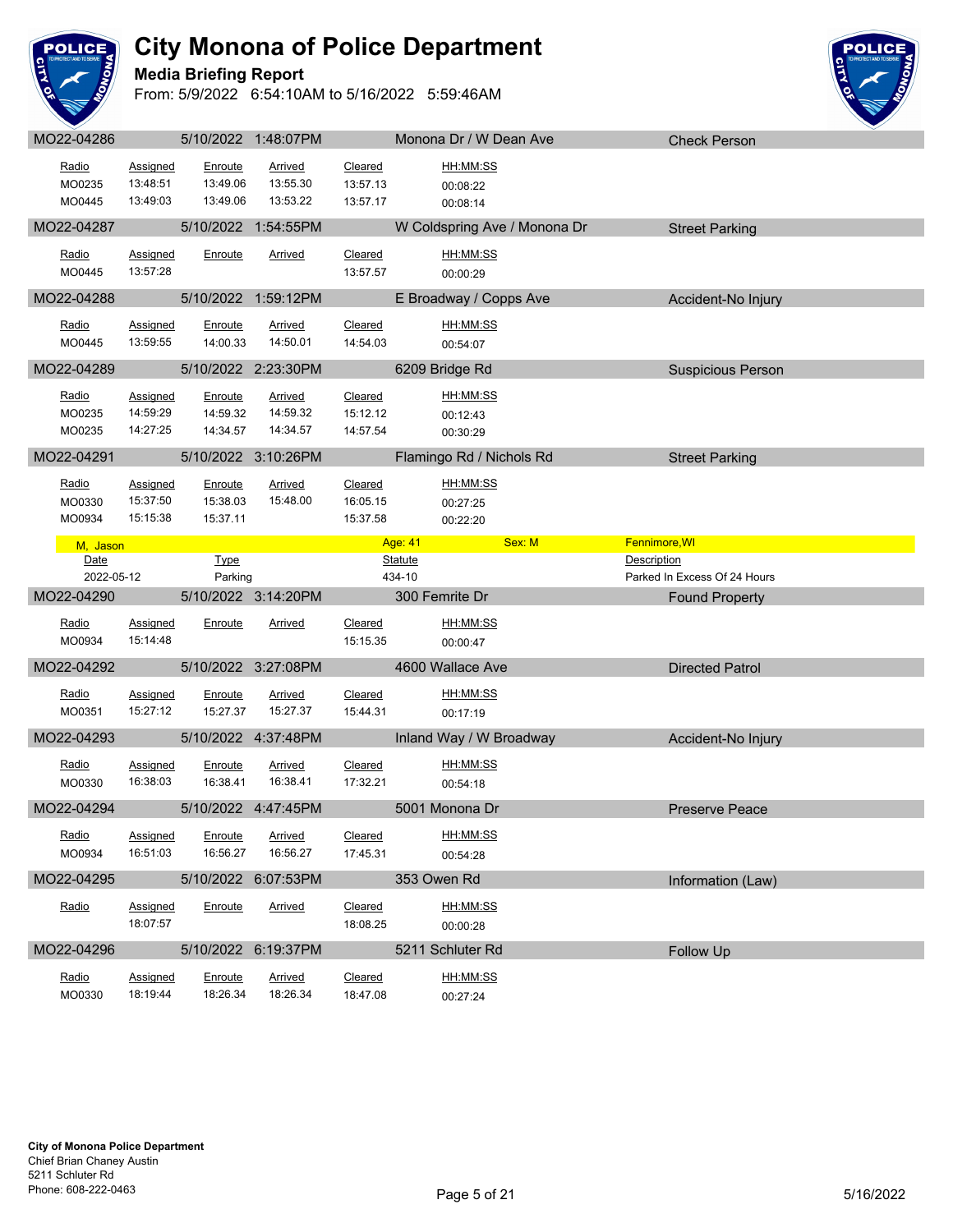

#### **Media Briefing Report**



| Radio           | Assigned            | Enroute        | <u>Arrived</u>         | Cleared            | HH:MM:SS                   |                                       |
|-----------------|---------------------|----------------|------------------------|--------------------|----------------------------|---------------------------------------|
| MO0330          | 19:32:36            | 19:32.39       | 19:32.39               | 19:48.20           | 00:15:44                   |                                       |
| MO0934          | 19:25:48            | 19:28.20       | 19:32.40               | 19:49.33           | 00:23:46                   |                                       |
| MO22-04298      |                     |                | 5/10/2022 8:23:34PM    |                    | 5710 Tonyawatha Trl        | Aa-Assist Ambulance                   |
| Radio           | Assigned            | Enroute        | Arrived                | Cleared            | HH:MM:SS                   |                                       |
|                 | 20:24:19            |                |                        | 20:24.28           | 00:00:09                   |                                       |
| MO22-04299      |                     |                | 5/10/2022 11:26:24PM   |                    | 353 Owen Rd                | Noise Disturbance                     |
| Radio           | Assigned            | Enroute        | Arrived                | Cleared            | HH:MM:SS                   |                                       |
| MO0940          | 23:26:52            |                |                        | 23:27.02           | 00:00:10                   |                                       |
| MO22-04300      |                     |                | 5/11/2022 1:06:28AM    |                    | Ush 12 Eb / South Towne Dr | <b>Traffic Stop</b>                   |
| Radio           | <b>Assigned</b>     | <b>Enroute</b> | <u>Arrived</u>         | Cleared            | HH:MM:SS                   |                                       |
| MO0940          | 1:06:32             | 1:06.35        | 1:06.35                | 1:19.53            | 00:13:21                   |                                       |
| H, Alfred       |                     |                |                        |                    | Sex: M<br>Age: 67          | Madison, WI                           |
| Date            |                     | Type           |                        |                    | <b>Statute</b>             | Description                           |
| 2022-05-11      |                     |                | <b>Traffic Warning</b> |                    | 346.57(5)                  | Exceeding Speed Zones, Etc. (25-29 Mp |
| MO22-04301      |                     |                | 5/11/2022 1:45:56AM    |                    | Ush 12 Wb / W Broadway     | <b>Traffic Stop</b>                   |
| Radio           | <b>Assigned</b>     | Enroute        | <b>Arrived</b>         | Cleared            | HH:MM:SS                   |                                       |
| MO0940          | 1:48:22             | 1:48.25        | 1:51.20                | 2:13.14            | 00:24:51                   |                                       |
| MO0942          | 1:45:56             | 1:45.56        | 1:45.56                | 2:13.21            | 00:27:25                   |                                       |
| MO22-04302      |                     |                | 5/11/2022 2:12:48AM    |                    | Ush 12 Wb / W Broadway     | <b>Disabled Vehicle</b>               |
| Radio           | Assigned            | Enroute        | <u>Arrived</u>         | Cleared            | HH:MM:SS                   |                                       |
| MO0942          | 2:13:23             | 2:13.38        | 2:13.38                | 2:16.43            | 00:03:19                   |                                       |
|                 |                     |                | 5/11/2022 2:29:27AM    |                    | 300 Femrite Dr             | Aa-Assist Ambulance                   |
| Radio           | Assigned            | Enroute        | <u>Arrived</u>         | <b>Cleared</b>     | HH:MM:SS                   |                                       |
| MO0940          | 2:35:45             |                |                        | 2:36.00            | 00:00:15                   |                                       |
| MO22-04304      |                     |                | 5/11/2022 2:47:44AM    |                    | 4511 Winnequah Rd          | <b>Suspicious Vehicle</b>             |
| Radio           | Assigned            | Enroute        | <b>Arrived</b>         | Cleared            | HH:MM:SS                   |                                       |
| MO0942          | 2:47:49             | 2:47.52        | 2:47.52                | 2:53.51            | 00:06:02                   |                                       |
| MO22-04305      |                     |                | 5/11/2022 2:54:37AM    |                    | 800 W Broadway             | <b>Alcohol Compliance Check</b>       |
| <u>Radio</u>    | Assigned            | Enroute        | Arrived                | Cleared            | HH:MM:SS                   |                                       |
| MO0934          | 2:54:41             |                |                        | 2:55.22            | 00:00:41                   |                                       |
| MO22-04306      |                     |                | 5/11/2022 2:55:42AM    |                    | 5910 Monona Dr             | Alcohol Compliance Check              |
|                 |                     |                |                        |                    |                            |                                       |
| Radio<br>MO0934 | Assigned<br>2:55:45 | Enroute        | Arrived                | Cleared<br>2:56.04 | HH:MM:SS<br>00:00:19       |                                       |
|                 |                     |                |                        |                    |                            |                                       |
| MO22-04307      |                     |                | 5/11/2022 7:44:22AM    |                    | 4400 Monona Dr             | <b>Directed Patrol</b>                |
| Radio           | <b>Assigned</b>     | Enroute        | <b>Arrived</b>         | Cleared            | HH:MM:SS                   |                                       |
| MO0235          | 7:44:22             | 7:44.22        | 7:44.22                | 8:01.00            | 00:16:38                   |                                       |
| MO22-04308      |                     |                | 5/11/2022 7:46:07AM    |                    | 626 Pirate Island Rd       | 911 Unintentional/Callercontct        |
| Radio           | Assigned            | Enroute        | <u>Arrived</u>         | <b>Cleared</b>     | HH:MM:SS                   |                                       |
| MO0445          | 7:46:23             |                |                        | 7:46.26            | 00:00:04                   |                                       |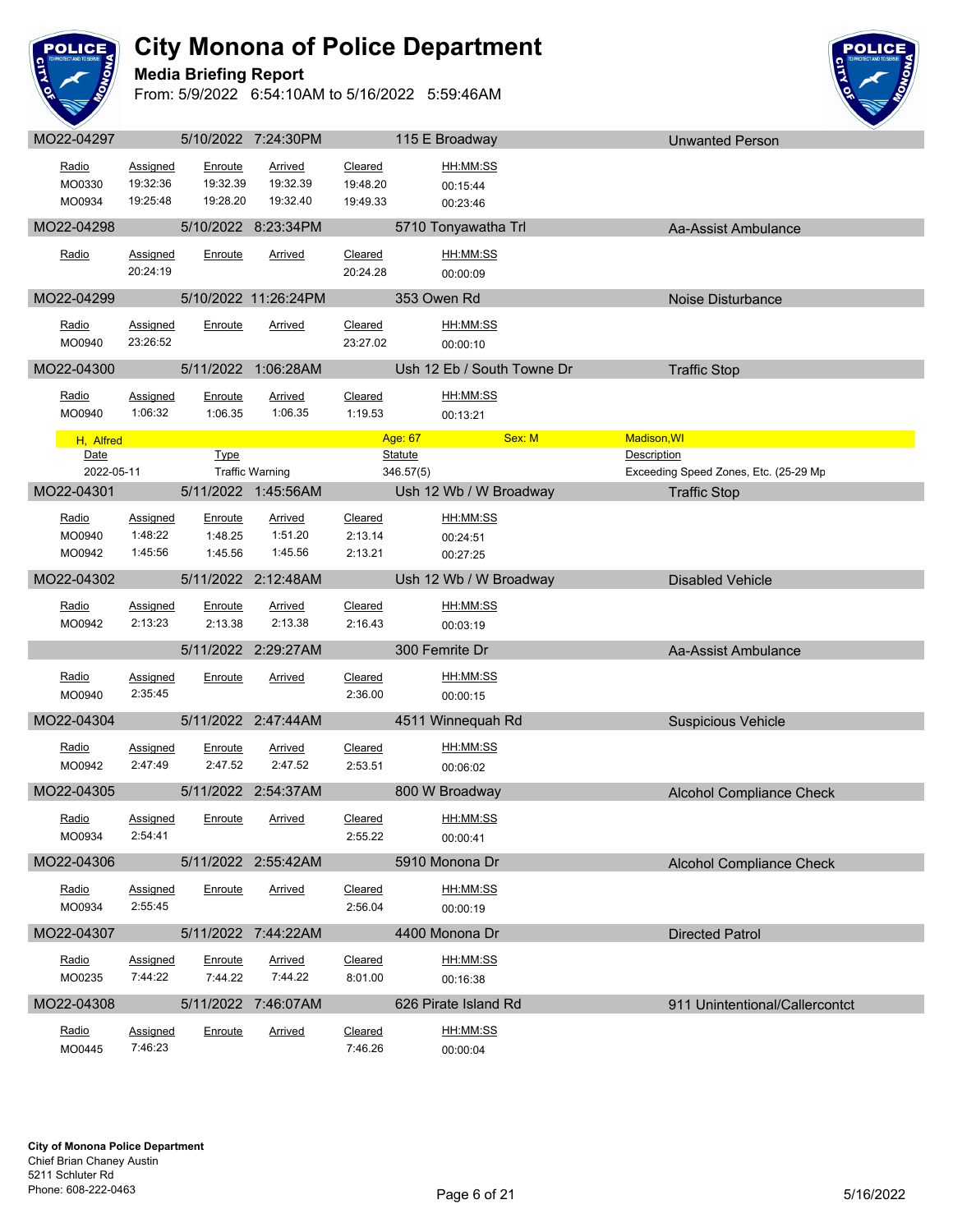

#### **Media Briefing Report**



| MO22-04309       |                             |                      | 5/11/2022 8:00:17AM        |                            | Monona Dr / E Broadway      | Animal-General/Stray          |
|------------------|-----------------------------|----------------------|----------------------------|----------------------------|-----------------------------|-------------------------------|
| Radio<br>MO0235  | Assigned<br>8:01:02         | Enroute<br>8:05.44   | Arrived<br>8:05.44         | Cleared<br>8:08.44         | HH:MM:SS<br>00:07:41        |                               |
| MO22-04310       |                             |                      | 5/11/2022 8:05:30AM        |                            | 2151 Royal Ave              | Information (Law)             |
| Radio<br>MO0445  | <b>Assigned</b><br>8:20:24  | Enroute              | <b>Arrived</b>             | Cleared<br>8:20.29         | HH:MM:SS<br>00:00:06        |                               |
| MO22-04311       |                             |                      | 5/11/2022 10:18:17AM       |                            | 4123 Monona Dr              | Follow Up                     |
| Radio<br>MO0235  | <b>Assigned</b><br>10:18:17 | Enroute<br>10:18.17  | <b>Arrived</b><br>10:18.17 | Cleared<br>11:08.40        | HH:MM:SS<br>00:50:23        |                               |
| MO22-04312       |                             |                      | 5/11/2022 10:35:55AM       |                            | 6408 Bridge Rd              | <b>Check Person</b>           |
| Radio<br>MO0445  | Assigned<br>10:38:08        | Enroute<br>11:20.01  | <b>Arrived</b><br>11:20.01 | Cleared<br>11:55.19        | HH:MM:SS<br>01:17:11        |                               |
| MO22-04313       |                             |                      | 5/11/2022 11:14:50AM       |                            | 6540 Monona Dr              | <b>Check Area/Foot Patrol</b> |
| Radio<br>MO0235  | Assigned<br>11:14:50        | Enroute<br>11:14.50  | <b>Arrived</b><br>11:14.50 | Cleared<br>11:25.57        | HH:MM:SS<br>00:11:07        |                               |
| MO22-04314       |                             |                      | 5/11/2022 11:28:14AM       |                            | Ush 12 Wb / Monona Dr       | <b>Disabled Vehicle</b>       |
| Radio<br>MO0235  | Assigned<br>11:28:48        | Enroute<br>11:28.50  | Arrived<br>11:32.10        | Cleared<br>11:41.41        | HH:MM:SS<br>00:12:52        |                               |
| MO22-04315       |                             |                      | 5/11/2022 11:57:36AM       |                            | 202 Shato Ln                | Afd-Assist Fire Department    |
| Radio            | Assigned<br>12:03:01        | Enroute              | Arrived                    | Cleared<br>12:03.13        | HH:MM:SS<br>00:00:12        |                               |
| MO22-04316       |                             |                      | 5/11/2022 12:19:42PM       |                            | 127 Shato Ln                | Afd-Assist Fire Department    |
| Radio            | <b>Assigned</b><br>12:20:10 | Enroute              | <b>Arrived</b>             | Cleared<br>12:29.29        | HH:MM:SS<br>00:09:19        |                               |
| MO22-04317       |                             |                      | 5/11/2022 1:48:29PM        |                            | 5211 Schluter Rd            | Follow Up                     |
| Radio<br>MO0445  | <b>Assigned</b><br>13:48:39 | Enroute<br>16:19.15  | <b>Arrived</b><br>16:19.15 | Cleared<br>16:37.37        | HH:MM:SS<br>02:48:58        |                               |
| MO22-04318       |                             |                      | 5/11/2022 2:13:11PM        |                            | 3803 Monona Dr              | Aa-Assist Ambulance           |
| Radio            | Assigned<br>14:13:49        | Enroute              | Arrived                    | Cleared<br>14:19.56        | HH:MM:SS<br>00:06:07        |                               |
| MO22-04319       |                             |                      | 5/11/2022 2:19:23PM        |                            | 101 Frost Woods Rd          | Afd-Assist Fire Department    |
| Radio            | <b>Assigned</b><br>14:20:16 | Enroute              | Arrived                    | Cleared<br>14:22.07        | HH:MM:SS<br>00:01:51        |                               |
| MO22-04320       |                             |                      | 5/11/2022 2:30:14PM        |                            | 4400 Monona Dr              | Harassment                    |
| Radio<br>MO0490  | Assigned<br>14:30:30        | Enroute              | <b>Arrived</b>             | Cleared<br>14:37.45        | HH:MM:SS<br>00:07:15        |                               |
| MO22-04321       |                             | 5/11/2022            | 2:36:50PM                  |                            | 5300 Monona Dr              | Animal-General/Stray          |
| Radio            | Assigned<br>14:39:42        | Enroute              | <b>Arrived</b>             | <b>Cleared</b><br>14:39.57 | <u>HH:MM:SS</u><br>00:00:14 |                               |
| MO0235<br>MO0351 | 14:40:02<br>14:40:33        | 14:40.04<br>14:40.34 | 14:44.49                   | 14:40.39<br>14:46.52       | 00:00:37<br>00:06:19        |                               |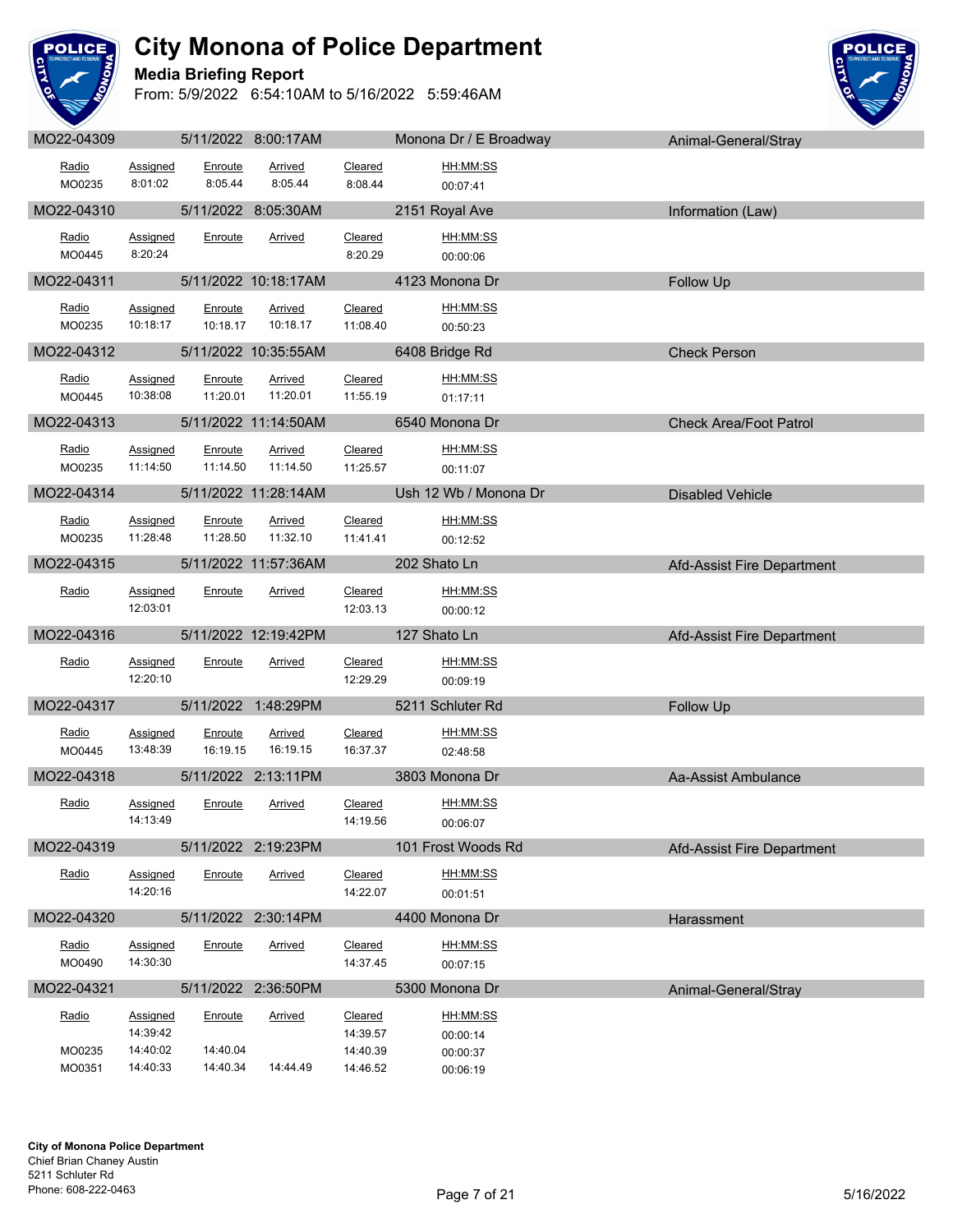

**Media Briefing Report**



| <b>IVIUZZ-U4JZZ</b>       |                                  |                                 | $3/11/ZUZZ$ $Z.39.ZOFWI$        |                                 | <b>OUU</b> Galeway Gill            | Information (Law)              |
|---------------------------|----------------------------------|---------------------------------|---------------------------------|---------------------------------|------------------------------------|--------------------------------|
| Radio                     | Assigned<br>14:40:28             | Enroute                         | Arrived                         | Cleared<br>14:40.46             | HH:MM:SS<br>00:00:18               |                                |
| MO22-04323                |                                  |                                 | 5/11/2022 2:49:00PM             |                                 | Nichols Rd / Maywood Rd            | <b>Directed Patrol</b>         |
| Radio<br>MO0351           | <b>Assigned</b><br>14:49:13      | Enroute<br>14:49.14             | <b>Arrived</b><br>14:49.14      | Cleared<br>15:10.56             | HH:MM:SS<br>00:21:43               |                                |
| MO22-04324                |                                  |                                 | 5/11/2022 2:53:06PM             |                                 | Ush 12 Wb / Monona Dr Ush 12 Wb On | 911 Open Line                  |
| Radio                     | Assigned<br>14:53:47             | Enroute                         | Arrived                         | Cleared<br>15:20.46             | HH:MM:SS<br>00:26:59               |                                |
| MO22-04325                |                                  |                                 | 5/11/2022 3:48:48PM             |                                 | 6401 Copps Ave                     | <b>Trespass Complaint</b>      |
| Radio<br>MO0934           | Assigned<br>15:50:22             | Enroute<br>15:51.01             | Arrived<br>15:52.24             | Cleared<br>16:50.17             | HH:MM:SS<br>00:59:55               |                                |
| MO22-04326                |                                  |                                 | 5/11/2022 4:05:00PM             |                                 | 3 Waunona Woods Ct                 | Assist Other Agency-K9         |
| Radio<br>MO0941           | Assigned<br>16:05:34             | Enroute<br>16:05.54             | <b>Arrived</b>                  | Cleared<br>16:51.05             | HH:MM:SS<br>00:45:31               |                                |
| MO22-04327                |                                  |                                 | 5/11/2022 4:15:46PM             | <u>a sa Bara</u>                | S Stoughton Rd / Ush 12 Wb         | <b>Disabled Vehicle</b>        |
| Radio                     | <b>Assigned</b><br>16:18:45      | Enroute                         | Arrived                         | Cleared<br>16:50.31             | HH:MM:SS<br>00:31:46               |                                |
| MO22-04328                |                                  |                                 | 5/11/2022 4:33:36PM             |                                 | 1050 E Broadway                    | Aa-Assist Ambulance            |
| Radio                     | <b>Assigned</b><br>16:34:09      | Enroute                         | Arrived                         | Cleared<br>16:34.28             | HH:MM:SS<br>00:00:20               |                                |
| MO22-04329                |                                  |                                 | 5/11/2022 5:33:19PM             |                                 | 211 Owen Rd                        | 911 Unintentional/Callercontct |
| Radio                     | <b>Assigned</b><br>17:33:38      | Enroute                         | Arrived                         | Cleared<br>17:33.46             | HH:MM:SS<br>00:00:07               |                                |
| MO22-04330                |                                  |                                 | 5/11/2022 6:06:00PM             |                                 | Monona Dr / Tompkins Dr            | Accident-No Injury             |
| Radio<br>MO0934<br>MO0941 | Assigned<br>18:06:34<br>18:06:21 | Enroute<br>18:06.40<br>18:06.40 | Arrived<br>18:09.00<br>18:09.00 | Cleared<br>18:13.02<br>18:15.17 | HH:MM:SS<br>00:06:27<br>00:08:57   |                                |
| MO22-04331                | <u>and the state</u>             |                                 | 5/11/2022 6:30:29PM             |                                 | 4905 Monona Dr                     | Information (Law)              |
| Radio<br>MO0934           | <b>Assigned</b><br>18:39:36      | Enroute<br>18:53.30             | Arrived<br>18:55.08             | <b>Cleared</b><br>19:15.39      | HH:MM:SS<br>00:36:03               |                                |
| MO22-04332                |                                  |                                 | 5/11/2022 6:56:16PM             |                                 | South Towne Dr / Royal Ave         | <b>Check Person</b>            |
| Radio<br>MO0941           | Assigned<br>18:56:20             | Enroute                         | Arrived                         | Cleared<br>18:58.20             | HH:MM:SS<br>00:02:00               |                                |
| MO22-04333                |                                  |                                 | 5/11/2022 6:57:59PM             |                                 | Inland Way / W Broadway            | <b>Traffic Complaint</b>       |
| Radio                     | Assigned<br>18:59:07             | Enroute                         | Arrived                         | Cleared<br>18:59.11             | HH:MM:SS<br>00:00:04               |                                |
| MO22-04334                |                                  |                                 | 5/11/2022 9:20:06PM             |                                 | 300 Femrite Dr                     | <b>Found Property</b>          |
| Radio<br>MO0942           | <b>Assigned</b><br>21:21:47      | Enroute<br>21:31.56             | <b>Arrived</b><br>21:37.19      | Cleared<br>21:51.42             | HH:MM:SS<br>00:29:55               |                                |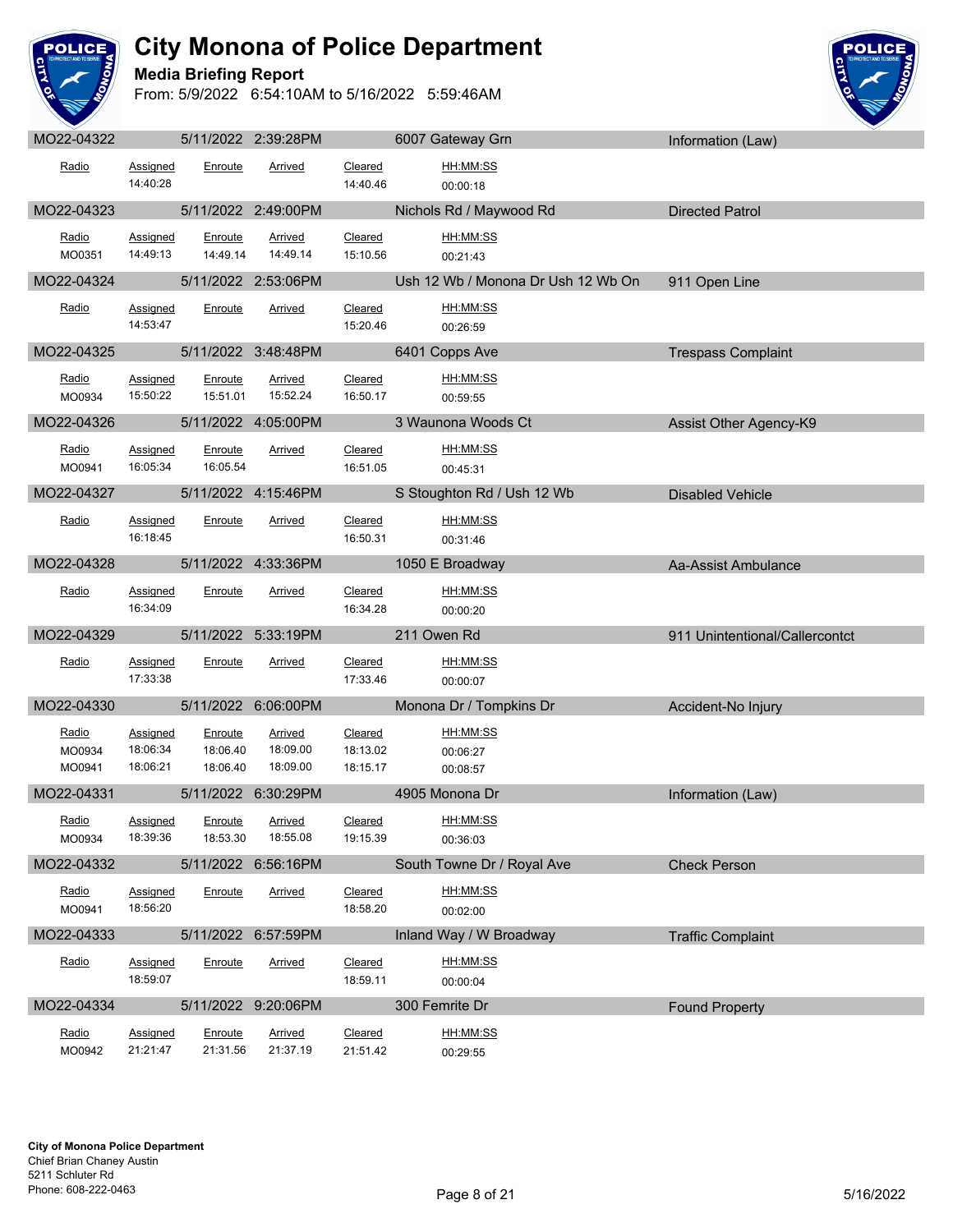

**Media Briefing Report**



| Radio<br>MO0942 | Assigned<br>0:31:43 | Enroute<br>0:31.43 | Arrived<br>0:31.43        | Cleared<br>0:35.53 | HH:MM:SS<br>00:04:11       |        |                                       |  |
|-----------------|---------------------|--------------------|---------------------------|--------------------|----------------------------|--------|---------------------------------------|--|
| MO22-04336      |                     |                    | 5/12/2022 12:48:47AM      |                    | Ush 12 Eb / South Towne Dr |        | <b>Traffic Stop</b>                   |  |
| Radio           | <b>Assigned</b>     | Enroute            | Arrived                   | Cleared            | HH:MM:SS                   |        |                                       |  |
| MO0940          | 0:48:47             | 0:48.47            | 0:48.47                   | 0:59.29            | 00:10:42                   |        |                                       |  |
| L, Kyla         |                     |                    |                           |                    | Age: 18                    | Sex: F | Madison, WI                           |  |
| Date            |                     | <b>Type</b>        |                           |                    | <b>Statute</b>             |        | Description                           |  |
| 2022-05-12      |                     |                    | <b>Traffic Warning</b>    |                    | 346.57(5)                  |        | Exceeding Speed Zones, Etc. (30-34 Mp |  |
| MO22-04337      |                     |                    | 5/12/2022 1:19:44AM       |                    | 308 Nichols Rd             |        | <b>Check Property</b>                 |  |
| Radio           | Assigned            | Enroute            | Arrived                   | Cleared            | HH:MM:SS                   |        |                                       |  |
| MO0942          | 1:19:44             | 1:19.44            | 1:19.44                   | 1:26.56            | 00:07:13                   |        |                                       |  |
| MO22-04338      |                     |                    | 5/12/2022 2:14:57AM       |                    | Ush 12 Wb / Agriculture Dr |        | <b>Assist Other Agency</b>            |  |
|                 |                     |                    |                           |                    | HH:MM:SS                   |        |                                       |  |
| Radio<br>MO0942 | Assigned<br>2:15:00 | Enroute<br>2:15.03 | <b>Arrived</b><br>2:15.03 | Cleared<br>2:30.24 | 00:15:24                   |        |                                       |  |
|                 |                     |                    |                           |                    |                            |        |                                       |  |
| MO22-04339      |                     |                    | 5/12/2022 7:00:53AM       |                    | 7025 Raywood Rd            |        | Alarm                                 |  |
| Radio           | Assigned            | Enroute            | <b>Arrived</b>            | Cleared            | HH:MM:SS                   |        |                                       |  |
| MO0235          | 7:01:12             |                    |                           | 7:03.48            | 00:02:36                   |        |                                       |  |
| MO22-04340      |                     |                    | 5/12/2022 8:01:02AM       |                    | 38 Waunona Woods Ct        |        | <b>Assist Other Agency</b>            |  |
| Radio           | Assigned            | Enroute            | Arrived                   | Cleared            | HH:MM:SS                   |        |                                       |  |
| MO0235          | 8:01:10             | 8:01.11            |                           | 8:03.22            | 00:02:13                   |        |                                       |  |
| MO22-04341      |                     |                    | 5/12/2022 8:38:37AM       |                    | 5300 Maywood Rd            |        | <b>Street Parking</b>                 |  |
|                 |                     |                    |                           |                    |                            |        |                                       |  |
| Radio           | <b>Assigned</b>     | Enroute            | <b>Arrived</b>            | Cleared            | HH:MM:SS                   |        |                                       |  |
| MO0430          | 8:39:12             | 8:39.22            | 8:39.22                   | 8:40.57            | 00:01:45                   |        |                                       |  |
| MO22-04342      |                     |                    | 5/12/2022 8:47:38AM       |                    | 6206 Bridge Rd             |        | 911 Unintentional/Callercontct        |  |
| Radio           | Assigned            | Enroute            | Arrived                   | Cleared            | HH:MM:SS                   |        |                                       |  |
| MO0235          | 8:47:59             |                    |                           | 8:48.34            | 00:00:34                   |        |                                       |  |
| MO22-04343      |                     |                    | 5/12/2022 8:50:59AM       |                    | 101 W Broadway             |        | Theft                                 |  |
| Radio           | Assigned            | Enroute            | <b>Arrived</b>            | Cleared            | HH:MM:SS                   |        |                                       |  |
| MO0235          | 8:51:52             | 9:18.10            | 9:23.05                   | 9:51.31            | 00:59:39                   |        |                                       |  |
| MO22-04344      |                     |                    | 5/12/2022 9:48:28AM       |                    | 2251 W Broadway            |        |                                       |  |
|                 |                     |                    |                           |                    |                            |        | Fraud                                 |  |
| Radio           | <b>Assigned</b>     | Enroute            | <b>Arrived</b>            | Cleared            | HH:MM:SS                   |        |                                       |  |
| MO0235          | 9:51:45             | 10:10.25           | 10:10.25                  | 10:31.05           | 00:39:20                   |        |                                       |  |
| MO22-04345      |                     |                    | 5/12/2022 9:59:33AM       |                    | Monona Dr / Nichols Rd     |        | <b>Special Event</b>                  |  |
| Radio           | Assigned            | Enroute            | <b>Arrived</b>            | Cleared            | <u>HH:MM:SS</u>            |        |                                       |  |
| MO0310          | 10:00:23            | 10:35.24           | 10:35.24                  | 11:32.21           | 01:31:58                   |        |                                       |  |
| MO0480          | 10:00:23            | 10:35.24           | 10:35.24                  | 11:32.21           | 01:31:58                   |        |                                       |  |
| MO0934          | 10:35:40            | 10:35.42           | 10:35.42                  | 11:32.24           | 00:56:44                   |        |                                       |  |
| MO22-04346      |                     |                    | 5/12/2022 11:15:32AM      |                    | 4802 Rothman PI            |        | Afd-Assist Fire Department            |  |
| Radio           | Assigned            | Enroute            | <b>Arrived</b>            | Cleared            | HH:MM:SS                   |        |                                       |  |
|                 | 11:16:38            |                    |                           | 11:32.33           | 00:15:54                   |        |                                       |  |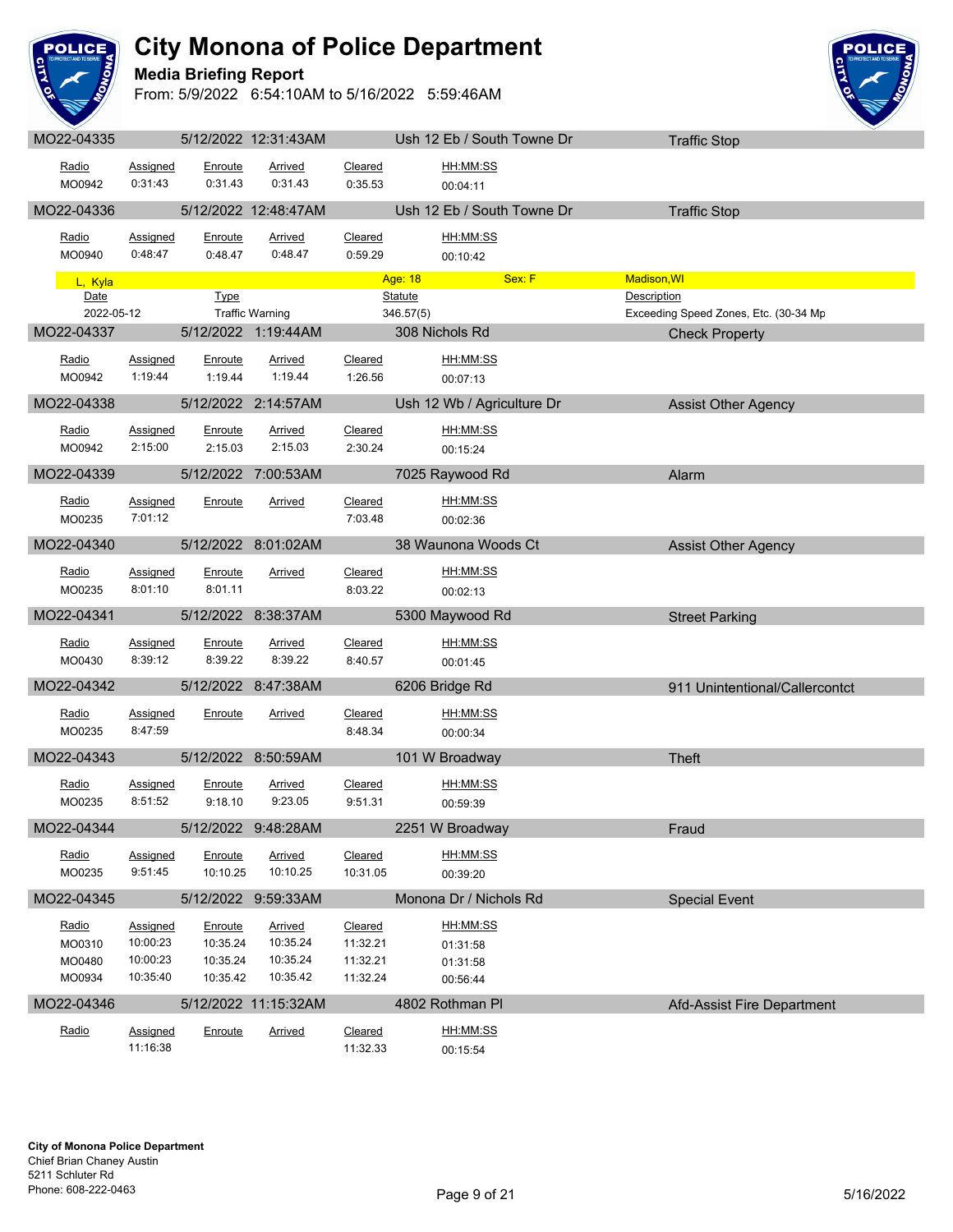

**Media Briefing Report**



| MO22-04347 |                 |          | 5/12/2022 11:27:45AM |          | 101 W Broadway                                            | <b>Unwanted Person</b>        |
|------------|-----------------|----------|----------------------|----------|-----------------------------------------------------------|-------------------------------|
| Radio      | Assigned        | Enroute  | <b>Arrived</b>       | Cleared  | HH:MM:SS                                                  |                               |
| MO0235     | 11:27:58        | 11:28.01 | 11:31.33             | 11:50.53 | 00:22:56                                                  |                               |
| MO0445     | 11:27:58        | 11:28.01 | 11:33.21             | 11:50.51 | 00:22:53                                                  |                               |
|            |                 |          |                      |          |                                                           |                               |
| MO22-04348 |                 |          | 5/12/2022 11:54:37AM |          | 6540 Monona Dr                                            | <b>Check Area/Foot Patrol</b> |
| Radio      | Assigned        | Enroute  | Arrived              | Cleared  | HH:MM:SS                                                  |                               |
| MO0235     | 11:54:37        | 11:54.37 | 11:54.37             | 12:02.46 | 00:08:10                                                  |                               |
| MO22-04349 |                 |          | 5/12/2022 12:01:46PM |          | 2151 Royal Ave                                            | Animal-General/Stray          |
|            |                 |          |                      |          |                                                           |                               |
| Radio      | Assigned        | Enroute  | Arrived              | Cleared  | HH:MM:SS                                                  |                               |
| MO0235     | 12:02:50        | 12:13.10 | 12:13.10             | 12:16.44 | 00:13:54                                                  |                               |
| MO22-04350 |                 |          | 5/12/2022 1:25:16PM  |          | 105 E Broadway                                            | <b>Check Area/Foot Patrol</b> |
| Radio      | <b>Assigned</b> | Enroute  | Arrived              | Cleared  | HH:MM:SS                                                  |                               |
| MO0235     | 13:25:16        | 13:25.16 | 13:25.16             | 13:33.36 | 00:08:20                                                  |                               |
|            |                 |          |                      |          |                                                           |                               |
| MO22-04351 |                 |          | 5/12/2022 1:28:31PM  |          | 5450 Monona Dr                                            | <b>Traffic Complaint</b>      |
| Radio      | <b>Assigned</b> | Enroute  | <b>Arrived</b>       | Cleared  | HH:MM:SS                                                  |                               |
| MO0445     | 13:31:13        |          |                      | 13:41.35 | 00:10:22                                                  |                               |
|            |                 |          |                      |          |                                                           |                               |
| MO22-04352 |                 |          | 5/12/2022 1:41:18PM  |          | Ush 12 Eb / Ush 12 Eb S Stoughton Rd Of Traffic Complaint |                               |
| Radio      | Assigned        | Enroute  | Arrived              | Cleared  | HH:MM:SS                                                  |                               |
|            | 13:41:47        |          |                      | 13:51.11 | 00:09:24                                                  |                               |
| MO22-04353 |                 |          | 5/12/2022 4:56:47PM  |          | E Broadway / Monona Dr                                    | Aa-Assist Ambulance           |
|            |                 |          |                      |          |                                                           |                               |
| Radio      | <b>Assigned</b> | Enroute  | Arrived              | Cleared  | HH:MM:SS                                                  |                               |
| MO0330     | 17:01:12        | 17:01.14 | 17:09.35             | 17:20.42 | 00:19:30                                                  |                               |
| MO0941     | 16:56:55        | 16:56.59 | 16:56.59             | 17:20.45 | 00:23:50                                                  |                               |
| MO22-04354 |                 |          | 5/12/2022 5:24:58PM  |          | 6500 Monona Dr                                            | Afd-Assist Fire Department    |
| Radio      | Assigned        | Enroute  | Arrived              | Cleared  | HH:MM:SS                                                  |                               |
|            | 17:25:37        |          |                      |          |                                                           |                               |
|            |                 |          |                      | 17:32.15 |                                                           |                               |
|            |                 |          |                      |          | 00:06:37                                                  |                               |
| MO22-04355 |                 |          | 5/12/2022 7:19:59PM  |          | 2151 Royal Ave                                            | Information (Law)             |
| Radio      | <b>Assigned</b> | Enroute  | Arrived              | Cleared  | HH:MM:SS                                                  |                               |
| MO0330     | 19:24:01        | 19:30.29 | 19:30.29             | 19:36.30 | 00:12:28                                                  |                               |
| MO0941     | 19:22:09        |          |                      | 19:24.08 | 00:01:59                                                  |                               |
|            |                 |          |                      |          |                                                           |                               |
| MO22-04356 |                 |          | 5/12/2022 7:48:39PM  |          | Flamingo Rd / Nichols Rd                                  | Follow Up                     |
| Radio      | Assigned        | Enroute  | <b>Arrived</b>       | Cleared  | HH:MM:SS                                                  |                               |
| MO0330     | 19:48:42        | 19:48.44 | 19:48.44             | 19:56.34 | 00:07:53                                                  |                               |
| MO22-04357 |                 |          | 5/12/2022 9:27:17PM  |          | South Towne Dr / Ush 12 Eb                                | <b>Traffic Complaint</b>      |
|            |                 |          |                      |          |                                                           |                               |
| Radio      | <b>Assigned</b> | Enroute  | Arrived              | Cleared  | HH:MM:SS                                                  |                               |
|            | 21:28:01        |          |                      | 21:30.56 | 00:02:54                                                  |                               |
| MO22-04358 |                 |          | 5/12/2022 10:14:44PM |          | 353 Owen Rd                                               | Noise Disturbance             |
| Radio      | Assigned        | Enroute  | Arrived              | Cleared  | HH:MM:SS                                                  |                               |
| MO0330     | 22:22:35        | 22:22.35 | 22:22.39             | 22:24.55 | 00:02:20                                                  |                               |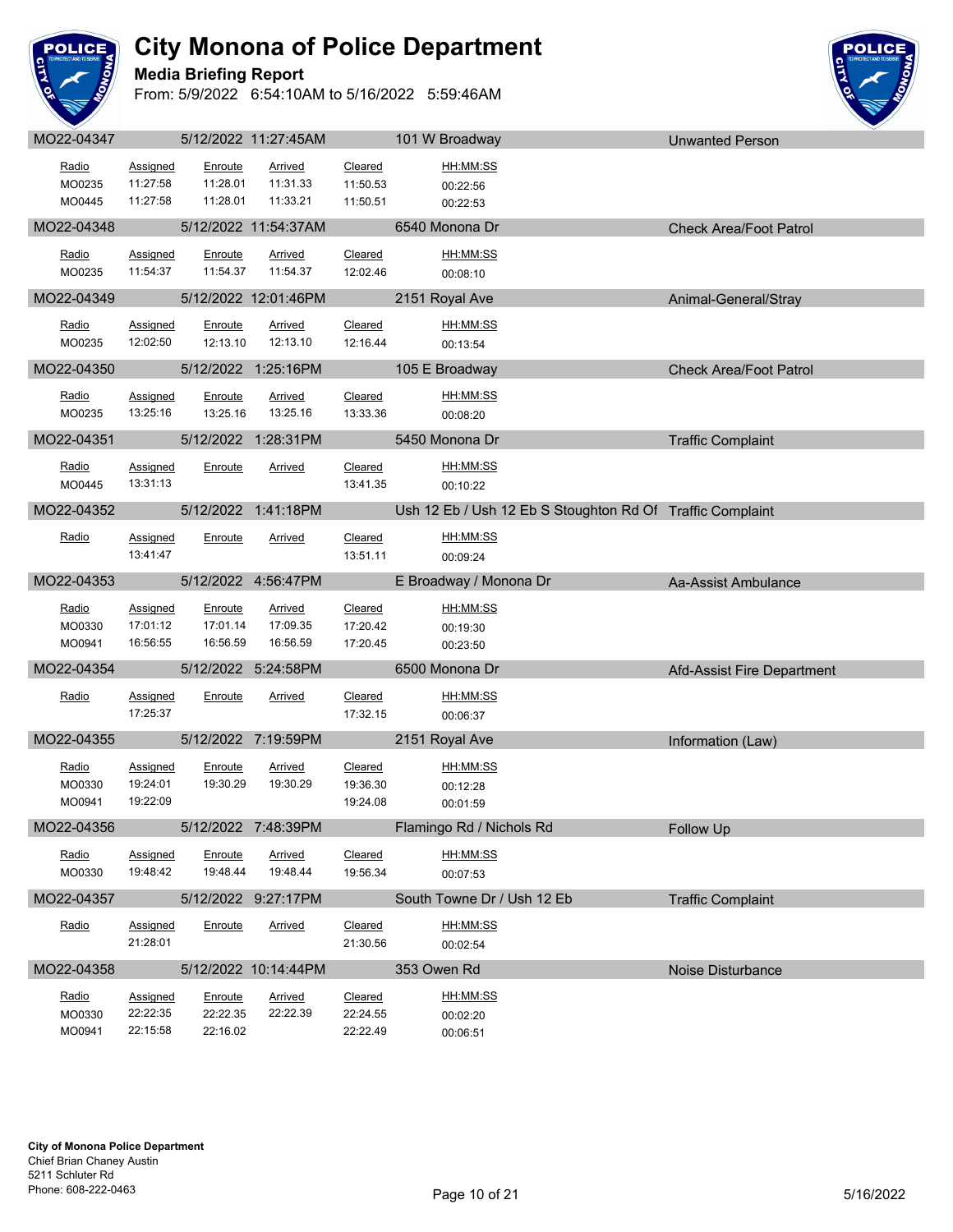

**Media Briefing Report**



| <b>IVIUZZ-U4JJJ</b> |                             |                            | <b>UILLIZUZZ TU.40.UTTIVI</b> |                           | <b>UZUT IVIAYWUUU NU</b>                                                      | Ad-Assist Affibulatice                             |
|---------------------|-----------------------------|----------------------------|-------------------------------|---------------------------|-------------------------------------------------------------------------------|----------------------------------------------------|
| Radio               | Assigned<br>22:45:04        | Enroute                    | Arrived                       | Cleared<br>22:45.18       | HH:MM:SS<br>00:00:14                                                          |                                                    |
| MO22-04360          |                             |                            | 5/12/2022 11:23:13PM          |                           | S Stoughton Rd / E Broadway                                                   | <b>Traffic Arrest</b>                              |
| Radio<br>MO0330     | <b>Assigned</b><br>23:23:13 | <b>Enroute</b><br>23:23.13 | <b>Arrived</b><br>23:23.13    | Cleared<br>23:35.46       | HH:MM:SS<br>00:12:33                                                          |                                                    |
| M, Jimena           |                             |                            |                               |                           | Sex: X<br>Age: 20                                                             | Madison, WI                                        |
| Date                |                             | <b>Type</b>                |                               |                           | Statute                                                                       | Description                                        |
| 2022-05-12          |                             |                            | <b>Traffic Citation</b>       |                           | 346.57(4)(h)                                                                  | Speeding In 55 Mph Zone (20-24 Mph)                |
| MO22-04361          |                             |                            | 5/12/2022 11:27:46PM          |                           | Ush 12 Eb / South Towne Dr                                                    | <b>Traffic Arrest</b>                              |
| Radio<br>MO0941     | Assigned<br>23:27:46        | Enroute<br>23:27.46        | Arrived<br>23:27.46           | Cleared<br>23:40.58       | HH:MM:SS<br>00:13:12                                                          |                                                    |
| MO22-04362          |                             |                            | 5/12/2022 11:36:42PM          |                           | Ush 12 Wb / Monona Dr                                                         | Information (Law)                                  |
| Radio<br>MO0940     | <b>Assigned</b><br>23:36:47 | Enroute                    | <b>Arrived</b>                | Cleared<br>23:38.41       | HH:MM:SS<br>00:01:53                                                          |                                                    |
| MO22-04363          |                             |                            | 5/12/2022 11:48:40PM          |                           | Ush 12 Wb / S Stoughton Rd Ush 12 Wb C Traffic Arrest                         |                                                    |
| Radio<br>MO0941     | Assigned<br>23:48:40        | Enroute<br>23:48.40        | Arrived<br>23:48.40           | Cleared<br>23:57.38       | HH:MM:SS<br>00:08:59                                                          |                                                    |
| MO22-04364          |                             |                            | 5/13/2022 12:05:39AM          |                           | S Stoughton Rd / E Broadway                                                   | <b>Traffic Arrest</b>                              |
| Radio<br>MO0330     | <b>Assigned</b><br>0:05:39  | Enroute<br>0:05.39         | <b>Arrived</b><br>0:05.39     | Cleared<br>0:18.58        | HH:MM:SS<br>00:13:20                                                          |                                                    |
|                     |                             |                            |                               |                           |                                                                               | Madison, WI                                        |
| J, Shania           |                             |                            |                               |                           | Sex: F<br>Age: 21                                                             |                                                    |
| Date<br>2022-05-13  |                             | <b>Type</b>                | <b>Traffic Citation</b>       |                           | <b>Statute</b><br>346.57(4)(h)                                                | Description<br>Speeding In 55 Mph Zone (16-19 Mph) |
| MO22-04365          |                             |                            | 5/13/2022 12:06:09AM          |                           | Ush 12 Eb / South Towne Dr                                                    | <b>Traffic Arrest</b>                              |
| Radio<br>MO0940     | <b>Assigned</b><br>0:07:17  | Enroute<br>0:07.19         | <b>Arrived</b><br>0:09.21     | Cleared<br>0:19.28        | HH:MM:SS<br>00:12:11                                                          |                                                    |
| MO0941              | 0:06:09                     | 0:06.09                    | 0:06.09                       | 0:19.34                   | 00:13:26                                                                      |                                                    |
| MO22-04366          |                             |                            | 5/13/2022 12:11:41AM          |                           | Buckeye Rd / Monona Dr                                                        | Information (Law)                                  |
| Radio               | Assigned<br>0:12:00         | Enroute                    | Arrived                       | Cleared<br>0:37.04        | HH:MM:SS<br>00:25:04                                                          |                                                    |
| MO22-04367          |                             |                            | 5/13/2022 12:24:23AM          |                           | Ush 12 Eb / Millpond Rd                                                       | <b>Assist Other Agency</b>                         |
| Radio<br>MO0941     | <b>Assigned</b><br>0:24:30  | Enroute<br>0:24.32         | <u>Arrived</u><br>0:26.41     | <b>Cleared</b><br>0:36.47 | HH:MM:SS<br>00:12:17                                                          |                                                    |
| MO22-04368          |                             |                            | 5/13/2022 12:46:19AM          |                           |                                                                               |                                                    |
| Radio<br>MO0941     | <b>Assigned</b><br>0:46:28  | Enroute<br>0:46.31         | <b>Arrived</b><br>0:46.31     | Cleared<br>0:59.30        | Ush 12 Wb / S Stoughton Rd Ush 12 Wb C Traffic Arrest<br>HH:MM:SS<br>00:13:02 |                                                    |
| MO22-04369          |                             | 5/13/2022                  | 1:00:11AM                     |                           | S Stoughton Rd / E Broadway                                                   | <b>Traffic Arrest</b>                              |
| Radio<br>MO0330     | Assigned<br>1:00:11         | Enroute<br>1:00.11         | Arrived<br>1:00.11            | Cleared<br>1:13.06        | HH:MM:SS<br>00:12:55                                                          |                                                    |
| W, Shavone          |                             |                            |                               |                           | Sex: F<br>Age: 29                                                             | <b>Madison, WI</b>                                 |
| Date<br>2022-05-13  |                             | <b>Type</b>                | <b>Traffic Citation</b>       |                           | Statute<br>343.44(1)(a)                                                       | Description<br><b>Operating While Suspended</b>    |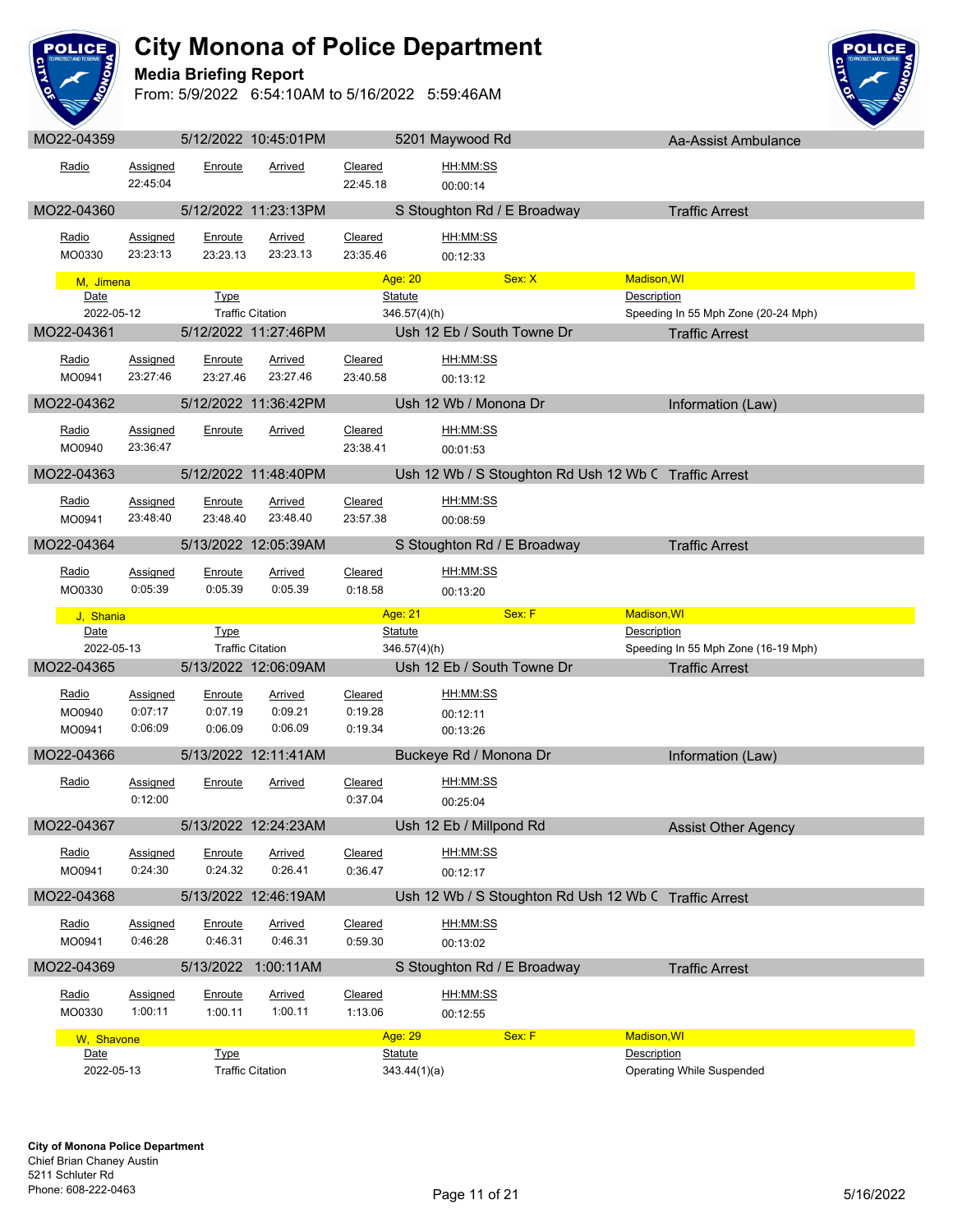

**Media Briefing Report**



| Radio           | Assigned             | Enroute             | <u>Arrived</u>             | Cleared             | HH:MM:SS                    |                                       |  |
|-----------------|----------------------|---------------------|----------------------------|---------------------|-----------------------------|---------------------------------------|--|
| MO0942          | 1:06:29              | 1:06.29             | 1:06.29                    | 1:12.39             | 00:06:10                    |                                       |  |
| MO22-04371      |                      |                     | 5/13/2022 1:16:38AM        |                     | South Towne Dr / Raywood Rd | <b>Traffic Stop</b>                   |  |
| Radio           | <b>Assigned</b>      | <u>Enroute</u>      | <b>Arrived</b>             | Cleared             | HH:MM:SS                    |                                       |  |
| MO0941          | 1:16:38              | 1:16.38             | 1:16.38                    | 1:21.23             | 00:04:45                    |                                       |  |
| S, William      |                      |                     |                            |                     | Sex: M<br>Age: 47           | <b>Marshall, WI</b>                   |  |
| Date            |                      | <b>Type</b>         |                            |                     | <b>Statute</b>              | Description                           |  |
| 2022-05-13      |                      |                     | <b>Traffic Warning</b>     |                     | 346.57(5)                   | Exceeding Speed Zones, Etc. (20-24 Mp |  |
| MO22-04372      |                      |                     | 5/13/2022 1:17:31AM        |                     | 1902 W Broadway             | <b>Assist Other Agency</b>            |  |
| Radio           | <b>Assigned</b>      | Enroute             | Arrived                    | Cleared             | HH:MM:SS                    |                                       |  |
| MO0941          | 1:25:35              | 1:25.38             | 1:25.38                    | 1:57.06             | 00:31:32                    |                                       |  |
| MO0942          | 1:17:34              | 1:17.38             | 1:17.38                    | 1:57.36             | 00:40:02                    |                                       |  |
| MO22-04373      |                      | 5/13/2022           | 1:33:06AM                  |                     | S Stoughton Rd / E Broadway | <b>Traffic Arrest</b>                 |  |
| Radio           | Assigned             | Enroute             | <b>Arrived</b>             | Cleared             | HH:MM:SS                    |                                       |  |
| MO0330          | 1:33:06              | 1:33.06             | 1:33.06                    | 1:47.14             | 00:14:09                    |                                       |  |
| G, Anthony      |                      |                     |                            |                     | Sex: M<br>Age: 42           | <b>Madison, WI</b>                    |  |
| Date            |                      | <b>Type</b>         |                            |                     | Statute                     | Description                           |  |
| 2022-05-13      |                      |                     | <b>Traffic Citation</b>    |                     | 343.44(1)(b)                | Operating While Revoked (Forfeiture)  |  |
| MO22-04374      |                      |                     | 5/13/2022 2:28:42AM        |                     | 800 W Broadway              | <b>Alcohol Compliance Check</b>       |  |
| Radio           | Assigned             | Enroute             | Arrived                    | Cleared             | HH:MM:SS                    |                                       |  |
| MO0934          | 2:28:46              |                     |                            | 2:29.14             | 00:00:27                    |                                       |  |
| MO22-04375      |                      |                     | 5/13/2022 2:34:40AM        |                     | E Broadway / S Stoughton Rd | <b>Traffic Stop</b>                   |  |
| Radio           | Assigned             | Enroute             | Arrived                    | Cleared             | HH:MM:SS                    |                                       |  |
| MO0330          | 2:34:40              | 2:34.40             | 2:34.40                    | 2:43.19             | 00:08:39                    |                                       |  |
| H, Zhena        |                      |                     |                            |                     | Age: 45<br>Sex: F           | Verona, WI                            |  |
| Date            |                      | <b>Type</b>         |                            |                     | <b>Statute</b>              | <b>Description</b>                    |  |
| 2022-05-13      |                      |                     | <b>Traffic Warning</b>     |                     | 346.57(4)(h)                | Speeding In 55 Mph Zone (11-15 Mph)   |  |
| MO22-04376      |                      |                     | 5/13/2022 7:31:59AM        |                     | 100 Femrite Dr              | Aa-Assist Ambulance                   |  |
| Radio           | <b>Assigned</b>      | Enroute             | Arrived                    | Cleared             | HH:MM:SS                    |                                       |  |
| MO0235          | 7:32:32              |                     |                            | 7:32.45             | 00:00:13                    |                                       |  |
| MO22-04377      |                      |                     | 5/13/2022 8:03:39AM        |                     | 5101 Schofield St           | Ac-Assist Citizen                     |  |
| Radio           | Assigned             | Enroute             | Arrived                    | Cleared             | HH:MM:SS                    |                                       |  |
| MO0235          | 8:03:44              | 8:14.15             | 8:14.15                    | 9:14.33             | 01:10:49                    |                                       |  |
| MO22-04378      |                      |                     | 5/13/2022 10:10:09AM       |                     | 6512 Monona Dr              | <b>Check Area/Foot Patrol</b>         |  |
|                 |                      |                     |                            |                     |                             |                                       |  |
| Radio<br>MO0235 | Assigned<br>10:10:09 | Enroute<br>10:10.09 | <b>Arrived</b><br>10:10.09 | Cleared<br>10:19.12 | HH:MM:SS                    |                                       |  |
|                 |                      |                     |                            |                     | 00:09:04                    |                                       |  |
| MO22-04379      |                      |                     | 5/13/2022 10:37:47AM       |                     | 5211 Schluter Rd            | Follow Up                             |  |
| Radio           | Assigned             | Enroute             | Arrived                    | Cleared             | HH:MM:SS                    |                                       |  |
| MO0235          | 10:37:47             | 10:37.47            | 10:37.47                   | 11:36.43            | 00:58:56                    |                                       |  |
|                 |                      |                     |                            |                     |                             |                                       |  |
| MO22-04380      |                      |                     | 5/13/2022 10:41:55AM       |                     | 4400 Monona Dr              | <b>Traffic Complaint</b>              |  |
| Radio           | Assigned             | Enroute             | <b>Arrived</b>             | Cleared             | HH:MM:SS                    |                                       |  |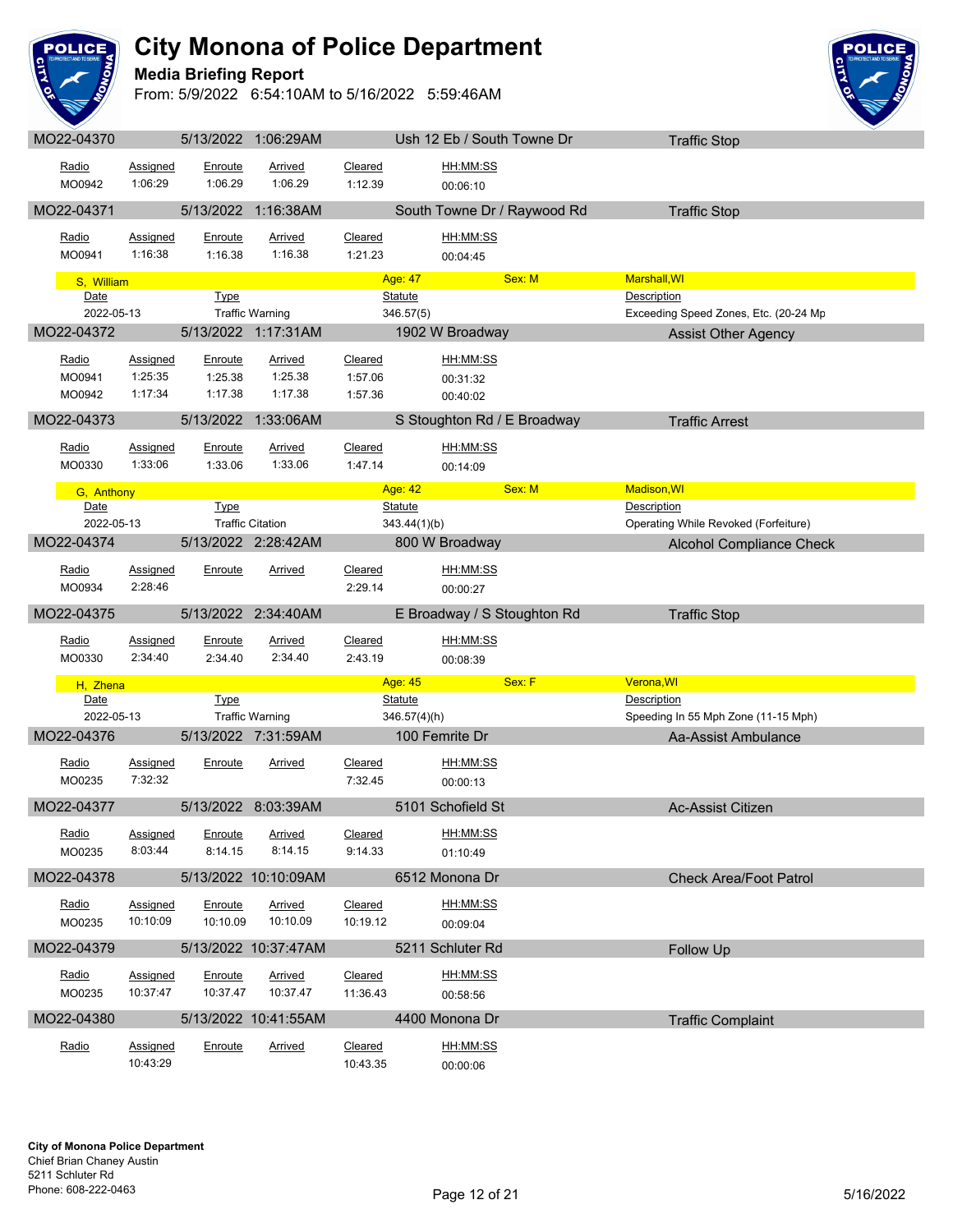

#### **Media Briefing Report**



|              |                 |             | 5/13/2022 10:58:38AM   |                        | 7001 Raywood Rd         | 911 Abandoned                  |
|--------------|-----------------|-------------|------------------------|------------------------|-------------------------|--------------------------------|
| Radio        | Assigned        | Enroute     | Arrived                | Cleared                | HH:MM:SS                |                                |
|              | 11:07:44        |             |                        | 11:35.08               | 00:27:24                |                                |
| MO22-04382   |                 |             | 5/13/2022 11:35:37AM   |                        | 5701 Bjelde Ln          | Ac-Assist Citizen              |
| Radio        | Assigned        | Enroute     | <b>Arrived</b>         | Cleared                | HH:MM:SS                |                                |
| MO0235       | 11:36:46        | 11:43.22    | 11:43.22               | 12:01.12               | 00:24:26                |                                |
| MO0445       | 11:40:22        | 11:44.20    | 11:44.20               | 12:01.18               | 00:20:56                |                                |
| MO22-04383   |                 |             | 5/13/2022 11:54:59AM   |                        | 4404 Outlook St         | <b>Suspicious Person</b>       |
| Radio        | Assigned        | Enroute     | Arrived                | Cleared                | <u>HH:MM:SS</u>         |                                |
| MO0235       | 12:01:28        |             |                        | 12:14.00               | 00:12:32                |                                |
| MO22-04384   |                 |             | 5/13/2022 12:03:53PM   | <u>and the company</u> | 5400 Monona Dr          | <b>Traffic Stop</b>            |
| Radio        | <b>Assigned</b> | Enroute     | Arrived                | Cleared                | HH:MM:SS                |                                |
| MO0351       | 12:03:53        | 12:03.53    | 12:03.53               | 12:10.40               | 00:06:48                |                                |
| MO22-04385   |                 |             | 5/13/2022 12:55:28PM   |                        | 2654 Ush 12 Wb          | <b>Traffic Complaint</b>       |
| Radio        | Assigned        | Enroute     | Arrived                | Cleared                | HH:MM:SS                |                                |
| MO0445       | 12:55:50        |             |                        | 13:02.29               | 00:06:39                |                                |
| MO22-04386   |                 |             | 5/13/2022 12:59:18PM   |                        | 5211 Schluter Rd        | Follow Up                      |
| Radio        | Assigned        | Enroute     | Arrived                | Cleared                | <u>HH:MM:SS</u>         |                                |
| MO0235       | 12:59:21        | 12:59.24    | 12:59.24               | 13:53.05               | 00:53:43                |                                |
| MO22-04387   |                 |             | 5/13/2022 1:12:14PM    |                        | Monona Dr / Olbrich Ave | Accident-Unknown Injury        |
| Radio        | <b>Assigned</b> | Enroute     | Arrived                | Cleared                | HH:MM:SS                |                                |
| MO0445       | 13:15:04        | 13:15.33    |                        | 13:21.06               | 00:06:01                |                                |
| MO22-04388   |                 |             | 5/13/2022 1:31:42PM    |                        | 111 Owen Rd             | Aa-Assist Ambulance            |
| Radio        | Assigned        | Enroute     | Arrived                | Cleared                | HH:MM:SS                |                                |
| MO0445       | 13:31:49        |             |                        | 13:32.05               | 00:00:16                |                                |
| MO22-04389   |                 |             | 5/13/2022 1:39:04PM    |                        | 2251 W Broadway         | Afd-Assist Fire Department     |
| Radio        | Assigned        | Enroute     | Arrived                | Cleared                | HH:MM:SS                |                                |
| MO0445       | 13:39:23        | 13:40.09    |                        | 13:45.52               | 00:06:29                |                                |
| MO22-04390   |                 |             | 5/13/2022 1:59:49PM    |                        | 5211 Schluter Rd        | Information (Law)              |
| Radio        | <b>Assigned</b> | Enroute     | <b>Arrived</b>         | Cleared                | HH:MM:SS                |                                |
|              | 14:01:22        |             |                        | 14:22.56               | 00:21:34                |                                |
| MO22-04392   |                 |             | 5/13/2022 2:33:31PM    |                        | 2300 Kilgust Rd         | Alarm                          |
| Radio        | Assigned        | Enroute     | Arrived                | Cleared                | HH:MM:SS                |                                |
| MO0445       | 14:34:20        |             |                        | 14:38.50               | 00:04:30                |                                |
| MO22-04391   |                 |             | 5/13/2022 2:33:35PM    |                        | 5105 Gordon Ave         | Aa-Assist Ambulance            |
| <b>Radio</b> | Assigned        | Enroute     | Arrived                | Cleared                | HH:MM:SS                |                                |
|              | 14:33:48        |             |                        | 14:33.57               | 00:00:09                |                                |
| MO22-04393   |                 |             | 5/13/2022 4:01:19PM    |                        | E Broadway / Copps Ave  | <b>Traffic Stop</b>            |
| Radio        | <b>Assigned</b> | Enroute     | Arrived                | Cleared                | HH:MM:SS                |                                |
| MO0945       | 16:01:19        | 16:01.19    | 16:01.19               | 16:06.57               | 00:05:39                |                                |
| J, Jerry     |                 |             |                        |                        | Age: 47<br>Sex: M       | <b>Cottage Grove, WI</b>       |
| Date         |                 | <b>Type</b> |                        |                        | <b>Statute</b>          | Description                    |
| 2022-05-13   |                 |             | <b>Traffic Warning</b> |                        | 341.04(1)               | Non-Registration Of Auto, Etc. |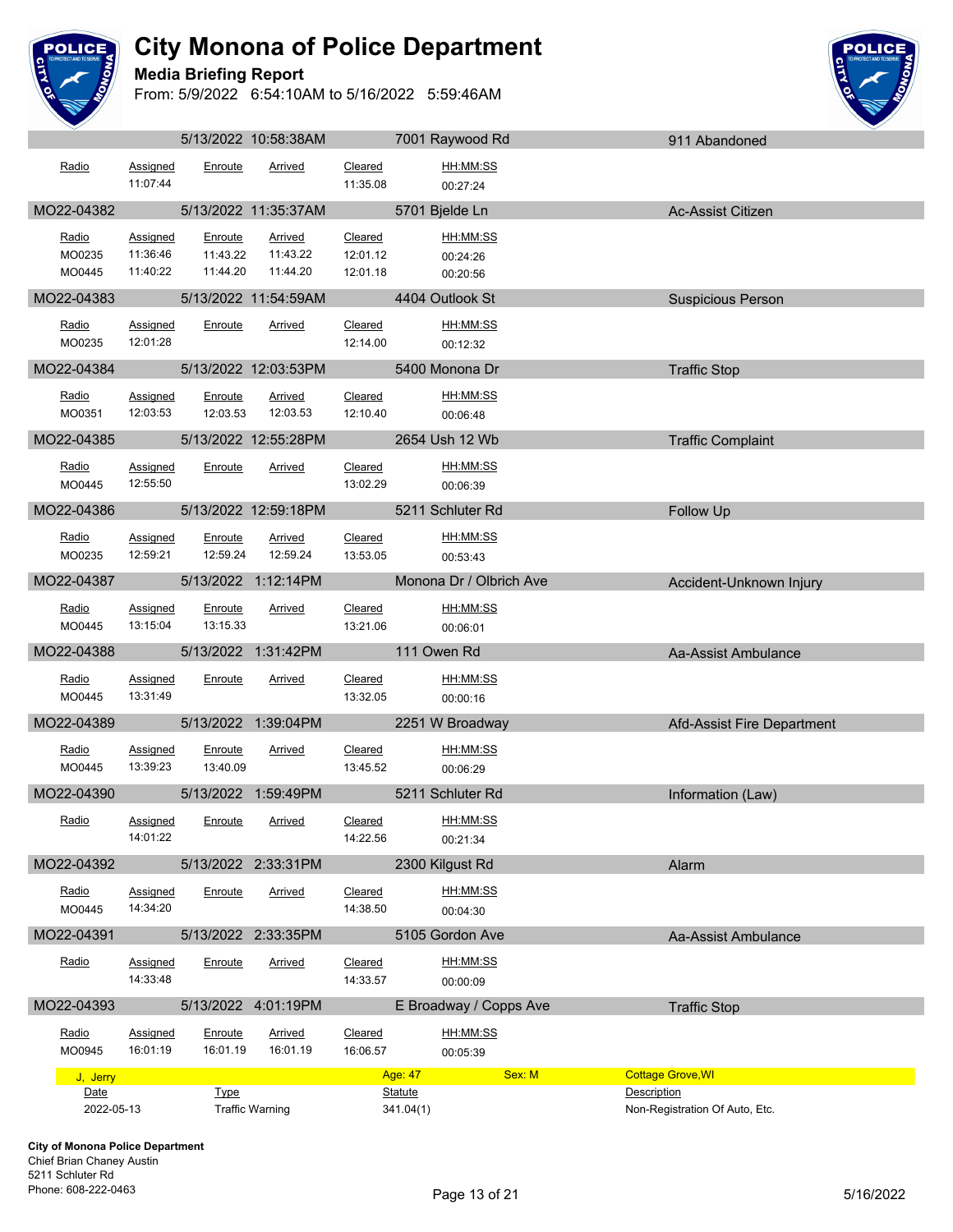

#### **Media Briefing Report**



|                                     |                                                     |                                             | 5/13/2022 4:03:16PM                                |                                             | 6540 Monona Dr                               | <b>Lost Property</b>                          |  |
|-------------------------------------|-----------------------------------------------------|---------------------------------------------|----------------------------------------------------|---------------------------------------------|----------------------------------------------|-----------------------------------------------|--|
| Radio<br>MO0945                     | Assigned<br>16:07:28                                | Enroute                                     | Arrived                                            | Cleared<br>16:07.32                         | HH:MM:SS<br>00:00:04                         |                                               |  |
| MO22-04395                          |                                                     |                                             | 5/13/2022 4:09:26PM                                |                                             | 111 Owen Rd                                  | 911 Unintentional/Callercontct                |  |
| Radio<br>MO0945                     | <b>Assigned</b><br>16:10:30                         | Enroute                                     | Arrived                                            | Cleared<br>16:10.34                         | HH:MM:SS<br>00:00:04                         |                                               |  |
| MO22-04396                          |                                                     |                                             | 5/13/2022 4:22:38PM                                |                                             | Industrial Dr / Kilgust Rd                   | <b>Traffic Stop</b>                           |  |
| Radio<br>MO0945                     | Assigned<br>16:22:38                                | Enroute<br>16:22.38                         | <b>Arrived</b><br>16:22.38                         | Cleared<br>16:31.18                         | HH:MM:SS<br>00:08:40                         |                                               |  |
| T. Barbara                          |                                                     |                                             |                                                    | Age: 63                                     | Sex: F                                       | Orlando, FL                                   |  |
| Date<br>2022-05-13                  |                                                     | <b>Type</b>                                 |                                                    | <b>Statute</b>                              |                                              | Description<br>Deviation From Designated Lane |  |
| MO22-04397                          |                                                     |                                             | <b>Traffic Warning</b><br>5/13/2022 5:24:41PM      | 346.13(3)                                   | 5107 Wallace Ave                             | Theft-From Auto                               |  |
|                                     |                                                     |                                             |                                                    |                                             |                                              |                                               |  |
| Radio<br>MO0945                     | Assigned<br>17:25:15                                | Enroute                                     | Arrived                                            | Cleared<br>17:32.44                         | HH:MM:SS<br>00:07:29                         |                                               |  |
| MO22-04398                          |                                                     |                                             | 5/13/2022 5:42:14PM                                |                                             | Monona Dr / Saint Teresa Ter                 | <b>Traffic Arrest</b>                         |  |
| Radio<br>MO0330                     | Assigned<br>17:42:14                                | Enroute<br>17:42.14                         | Arrived<br>17:42.14                                | Cleared<br>17:52.51                         | HH:MM:SS<br>00:10:38                         |                                               |  |
| M, Galia                            |                                                     |                                             |                                                    | Age: 47                                     | Sex: F                                       | Madison, WI                                   |  |
| Date                                |                                                     | <b>Type</b>                                 |                                                    | <b>Statute</b>                              |                                              | Description                                   |  |
| 2022-05-13                          |                                                     |                                             | <b>Traffic Citation</b>                            | 341.04(1)                                   |                                              | Non-Registration Of Auto, Etc.                |  |
| MO22-04399                          |                                                     |                                             | 5/13/2022 5:58:32PM                                |                                             | 6880 Gisholt Dr                              | Information (Law)                             |  |
| Radio                               | Assigned<br>17:59:06                                | Enroute                                     | Arrived                                            | Cleared<br>17:59.11                         | HH:MM:SS<br>00:00:05                         |                                               |  |
| MO22-04401                          |                                                     |                                             |                                                    |                                             |                                              |                                               |  |
|                                     |                                                     | 5/13/2022 6:49:31PM                         |                                                    |                                             | 6410 West Gate Rd                            | <b>Street Parking</b>                         |  |
| Radio<br>MO0330                     | Assigned<br>19:37:57                                | Enroute<br>19:37.57                         | Arrived<br>19:38.00                                | Cleared<br>19:41.26                         | HH:MM:SS<br>00:03:29                         |                                               |  |
| MO22-04400                          |                                                     |                                             | 5/13/2022 7:29:57PM                                |                                             | Monona Dr / Femrite Dr                       | <b>Check Person</b>                           |  |
| Radio<br>MO0937<br>MO0943<br>MO0945 | <b>Assigned</b><br>19:34:58<br>19:36:54<br>19:30:44 | Enroute<br>19:35.01<br>19:36.58<br>19:30.55 | <b>Arrived</b><br>19:35.01<br>19:36.58<br>19:34.35 | Cleared<br>19:40.30<br>19:40.30<br>19:40.30 | HH:MM:SS<br>00:05:32<br>00:03:36<br>00:09:46 |                                               |  |
| MO22-04402                          |                                                     |                                             | 5/13/2022 7:52:33PM                                |                                             | Monona Dr / Saint Teresa Ter                 |                                               |  |
| Radio<br>MO0945                     | <b>Assigned</b><br>19:53:16                         | Enroute                                     | <b>Arrived</b>                                     | Cleared<br>19:53.21                         | HH:MM:SS<br>00:00:05                         | <b>Lost Property</b>                          |  |
| MO22-04403                          |                                                     | 5/13/2022                                   | 9:56:31PM                                          |                                             | 2500 Royal Ave                               | Ac-Assist Citizen                             |  |
| Radio<br>MO0945                     | Assigned<br>21:56:31                                | Enroute<br>21:56.31                         | Arrived<br>21:56.31                                | Cleared<br>21:59.43                         | HH:MM:SS<br>00:03:13                         |                                               |  |
| MO22-04404                          |                                                     |                                             | 5/13/2022 11:39:53PM                               |                                             | S Stoughton Rd / Buckeye Rd                  | <b>Assist Other Agency</b>                    |  |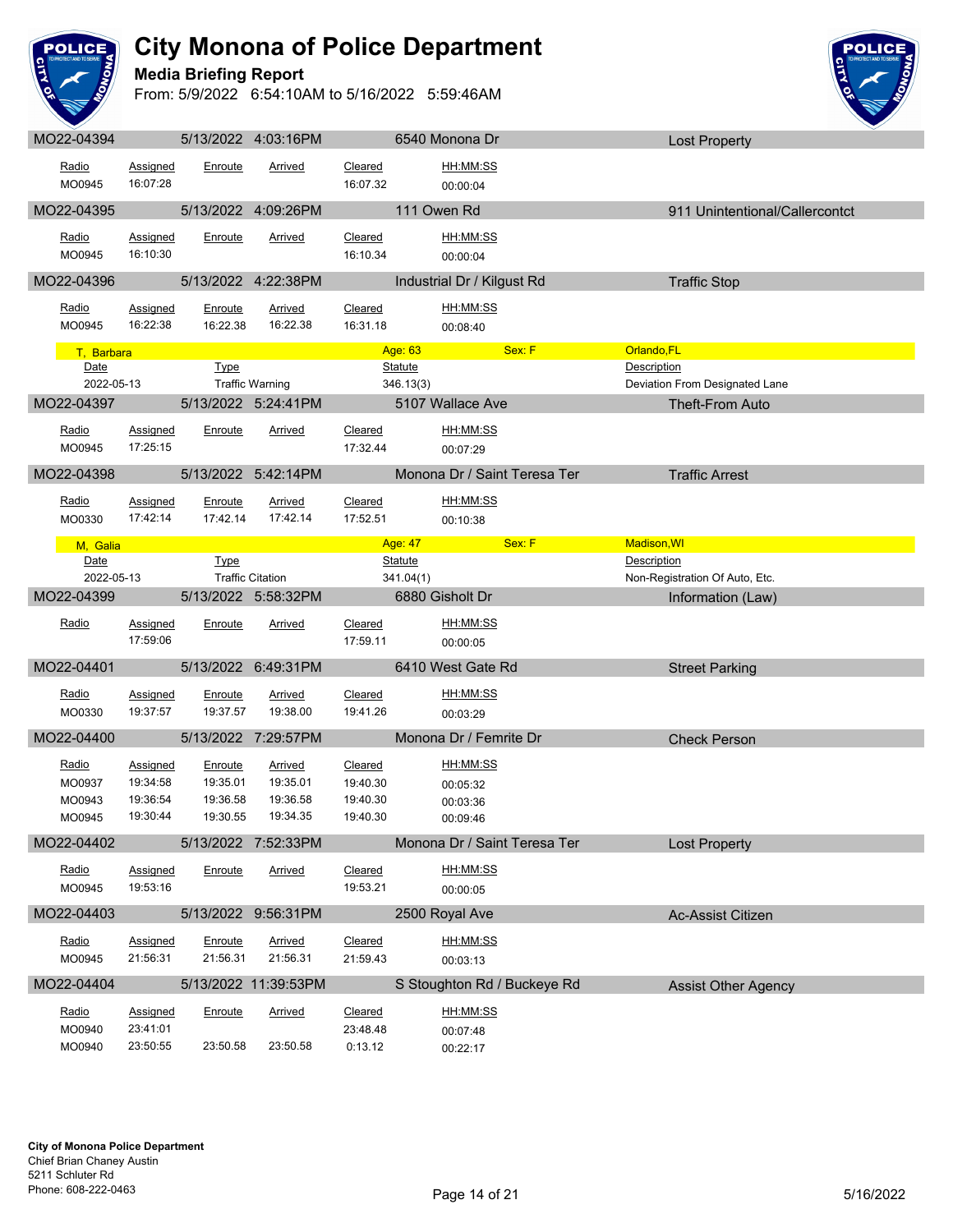

#### **Media Briefing Report**



| MO22-04405        |                            |                    | 5/14/2022 12:53:05AM      |                     | South Towne Rd / Moorland Rd | <b>Assist Other Agency</b> |
|-------------------|----------------------------|--------------------|---------------------------|---------------------|------------------------------|----------------------------|
| Radio             | <b>Assigned</b>            | Enroute            | <b>Arrived</b>            | Cleared             | <u>HH:MM:SS</u>              |                            |
| MO0330            | 0:53:47                    | 0:53.50            | 0:56.51                   | 2:00.12             | 01:06:25                     |                            |
| MO0940            | 0:53:33                    | 0:53.36            | 0:56.46                   | 1:43.43             | 00:50:10                     |                            |
| MO0943            | 1:01:02                    | 1:01.05            | 1:01.05                   | 1:52.05             | 00:51:04                     |                            |
| MO22-04406        |                            |                    | 5/14/2022 2:27:47AM       |                     | E Broadway / Copps Ave       | <b>Check Person</b>        |
| Radio             | Assigned                   | Enroute            | Arrived                   | Cleared             | <u>HH:MM:SS</u>              |                            |
| MO0330            | 2:27:50                    | 2:28.26            | 2:28.26                   | 2:30.41             | 00:02:51                     |                            |
| MO22-04407        |                            |                    | 5/14/2022 2:29:54AM       |                     | Monona Dr / Frost Woods Rd   | <b>Traffic Stop</b>        |
| Radio             | <b>Assigned</b>            | Enroute            | Arrived                   | Cleared             | HH:MM:SS                     |                            |
| MO0940            | 2:29:54                    | 2:29.54            | 2:29.54                   | 2:55.59             | 00:26:05                     |                            |
| MO0943            | 2:31:17                    | 2:31.20            | 2:32.03                   | 2:51.29             | 00:20:11                     |                            |
|                   |                            |                    |                           |                     | Sex: X<br>Age: 41            | Janesville, WI             |
| N, Ramiro<br>Date |                            | <b>Type</b>        |                           |                     | <b>Statute</b>               | Description                |
| 2022-05-14        |                            |                    | <b>Traffic Warning</b>    |                     | 346.13(1)                    | Unsafe Lane Deviation      |
| MO22-04408        |                            |                    | 5/14/2022 6:08:51AM       |                     | 851 Femrite Dr               | Ac-Assist Citizen          |
| <u>Radio</u>      | <b>Assigned</b>            | Enroute            | <b>Arrived</b>            | Cleared             | HH:MM:SS                     |                            |
| MO0940            | 6:09:15                    | 6:09.19            |                           | 6:12.44             | 00:03:28                     |                            |
| MO0943            | 6:08:57                    | 6:09.00            | 6:09.00                   | 6:12.51             | 00:03:54                     |                            |
| MO22-04409        |                            |                    | 5/14/2022 7:44:23AM       |                     | 4064 Vilas Rd                | <b>Special Event</b>       |
|                   |                            |                    |                           |                     |                              |                            |
| Radio<br>MO0941   | <b>Assigned</b><br>7:44:27 | Enroute<br>7:44.36 | <b>Arrived</b><br>7:44.36 | Cleared<br>10:06.51 | <u>HH:MM:SS</u>              |                            |
|                   |                            |                    |                           |                     | 02:22:24                     |                            |
| MO22-04410        |                            |                    | 5/14/2022 9:24:23AM       | <u> Samsan Sa</u>   | 2151 Royal Ave               | <b>Found Property</b>      |
| Radio             | <b>Assigned</b>            | Enroute            | Arrived                   | Cleared             | HH:MM:SS                     |                            |
|                   | 9:24:37                    |                    |                           | 9:51.43             | 00:27:06                     |                            |
| MO22-04411        |                            |                    | 5/14/2022 10:05:16AM      |                     | 100 River PI                 | Alarm-Business             |
| Radio             | Assigned                   | Enroute            | Arrived                   | Cleared             | HH:MM:SS                     |                            |
| MO0940            | 10:05:35                   | 10:28.30           | 10:28.30                  | 10:32.31            | 00:26:57                     |                            |
| MO22-04412        |                            |                    | 5/14/2022 10:31:35AM      |                     | 4711 Monona Dr               | Aa-Assist Ambulance        |
| Radio             | Assigned                   | Enroute            | <b>Arrived</b>            | Cleared             | <u>HH:MM:SS</u>              |                            |
| MO0445            | 10:31:41                   |                    |                           | 10:31.57            | 00:00:16                     |                            |
| MO22-04413        |                            |                    | 5/14/2022 10:34:03AM      |                     | Ush 12 Wb / W Broadway       | <b>Traffic Complaint</b>   |
|                   |                            |                    |                           |                     |                              |                            |
| Radio<br>MO0940   | Assigned<br>10:34:09       | Enroute            | <b>Arrived</b>            | Cleared<br>10:34.53 | HH:MM:SS<br>00:00:44         |                            |
|                   |                            |                    |                           |                     |                              |                            |
| MO22-04414        |                            |                    | 5/14/2022 11:01:18AM      |                     | 2151 Royal Ave               | <b>Theft-Retail</b>        |
| <u>Radio</u>      | <b>Assigned</b>            | Enroute            | <b>Arrived</b>            | Cleared             | HH:MM:SS                     |                            |
| MO0190            | 11:02:36                   | 11:09.48           | 11:15.38                  | 12:04.14            | 01:01:38                     |                            |
| MO0445            | 11:09:46                   | 11:09.51           | 11:15.41                  | 12:04.08            | 00:54:23                     |                            |
| MO22-04415        |                            |                    | 5/14/2022 12:17:44PM      |                     | 6025 Monona Dr               | Animal-Bite                |
| Radio             | <b>Assigned</b>            | Enroute            | <b>Arrived</b>            | Cleared             | HH:MM:SS                     |                            |
| MO0190            | 12:18:19                   |                    |                           | 13:01.14            | 00:42:55                     |                            |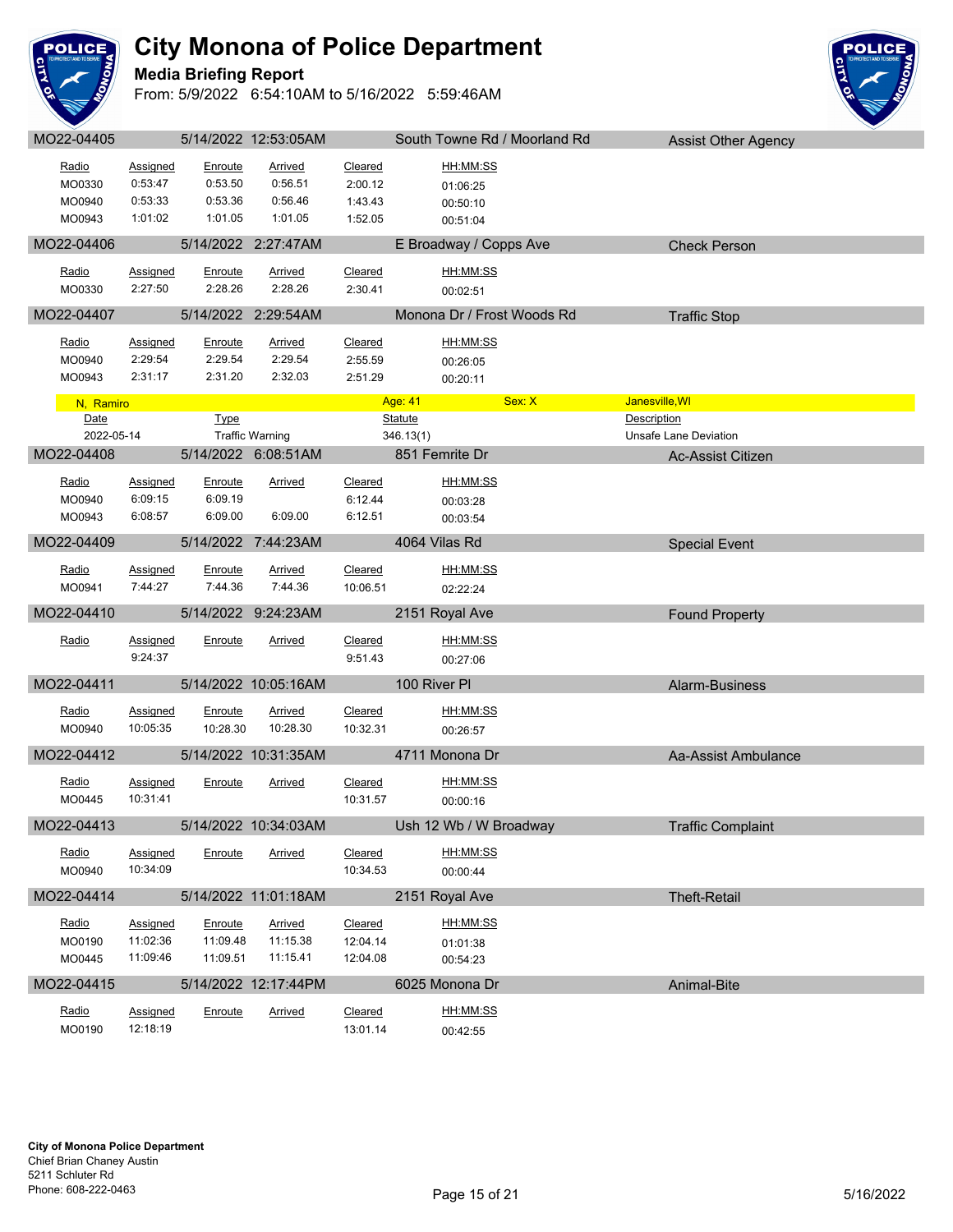

**Media Briefing Report**



|                                                      |                                                          |                                                         | $U = 1 + 12022$ $12.00$ . $111$ $N1$                           |                                                         | TI II VY DIVUUVVUY                                       | <b>UIR-UPSPELL IIE DEPAIRIEIII</b>    |
|------------------------------------------------------|----------------------------------------------------------|---------------------------------------------------------|----------------------------------------------------------------|---------------------------------------------------------|----------------------------------------------------------|---------------------------------------|
| Radio                                                | Assigned<br>12:30:29                                     | Enroute                                                 | Arrived                                                        | Cleared<br>12:32.34                                     | HH:MM:SS<br>00:02:06                                     |                                       |
| MO22-04417                                           |                                                          |                                                         | 5/14/2022 12:35:29PM                                           |                                                         | 2151 Royal Ave                                           | 911 Unintentional/Callercontct        |
| Radio                                                | <b>Assigned</b><br>12:36:59                              | Enroute                                                 | Arrived                                                        | Cleared<br>12:37.07                                     | HH:MM:SS<br>00:00:08                                     |                                       |
| MO22-04418                                           |                                                          |                                                         | 5/14/2022 12:59:25PM                                           |                                                         | Ush 12 Eb / Monona Dr                                    | <b>Traffic Complaint</b>              |
| Radio                                                | Assigned<br>12:59:31                                     | Enroute                                                 | Arrived                                                        | Cleared<br>13:01.59                                     | HH:MM:SS<br>00:02:27                                     |                                       |
| MO22-04419                                           |                                                          |                                                         | 5/14/2022 1:22:41PM                                            |                                                         | 2151 Royal Ave                                           | Accident-Hit/Run                      |
| Radio<br>MO0190                                      | Assigned<br>13:22:51                                     | Enroute<br>13:36.24                                     | Arrived<br>13:36.24                                            | Cleared<br>13:44.07                                     | <u>HH:MM:SS</u><br>00:21:16                              |                                       |
| MO22-04420                                           |                                                          |                                                         | 5/14/2022 1:42:30PM                                            |                                                         | 2051 W Broadway                                          | Graffiti Complaint                    |
| Radio<br>MO0190                                      | <b>Assigned</b><br>13:44:08                              | Enroute<br>13:44.19                                     | <b>Arrived</b><br>13:47.00                                     | Cleared<br>13:47.28                                     | HH:MM:SS<br>00:03:19                                     |                                       |
| MO22-04421                                           |                                                          |                                                         | 5/14/2022 1:45:14PM                                            |                                                         | 2644 Ush 12 Eb                                           | Accident-No Injury                    |
| <u>Radio</u><br>MO0190<br>MO0445                     | Assigned<br>13:47:30<br>13:45:31                         | Enroute<br>13:47.32                                     | Arrived<br>13:50.11                                            | Cleared<br>14:15.48<br>13:50.35                         | HH:MM:SS<br>00:28:18<br>00:05:04                         |                                       |
| MO22-04422                                           |                                                          |                                                         | 5/14/2022 3:13:27PM                                            |                                                         | 2151 Royal Ave                                           | <b>Disturbance</b>                    |
| <u>Radio</u><br>MO0330<br>MO0445<br>MO0937<br>MO0945 | Assigned<br>15:30:58<br>15:21:02<br>15:14:55<br>15:14:55 | Enroute<br>15:31.01<br>15:21.07<br>15:15.55<br>15:15.55 | <b>Arrived</b><br>15:31.01<br>15:21.07<br>15:19.04<br>15:19.04 | Cleared<br>15:50.34<br>15:55.19<br>15:56.02<br>15:56.02 | HH:MM:SS<br>00:19:37<br>00:34:16<br>00:41:07<br>00:41:07 |                                       |
| MO22-04424                                           |                                                          |                                                         | 5/14/2022 3:38:47PM                                            |                                                         | 2640 Ush 12 Eb                                           | Accident-No Injury                    |
| Radio<br>MO0445                                      | Assigned<br>15:55:40                                     | Enroute<br>15:55.52                                     | Arrived                                                        | Cleared<br>15:58.39                                     | <u>HH:MM:SS</u><br>00:03:00                              |                                       |
| MO22-04423                                           |                                                          |                                                         | 5/14/2022 3:40:09PM                                            |                                                         | 250 Femrite Dr                                           | Harassment                            |
| Radio<br>MO0937<br>MO0945                            | Assigned<br>15:41:13<br>15:56:22<br>15:56:22             | Enroute<br>15:56.35<br>15:56.35                         | Arrived                                                        | Cleared<br>15:41.47<br>16:52.30<br>16:38.40             | HH:MM:SS<br>00:00:34<br>00:56:08<br>00:42:17             |                                       |
| MO22-04425                                           |                                                          |                                                         | 5/14/2022 4:37:15PM                                            |                                                         | 6000 Monona Dr                                           | <b>Lost Property</b>                  |
| Radio<br>MO0945                                      | Assigned<br>16:38:40                                     | Enroute                                                 | Arrived                                                        | Cleared<br>16:52.30                                     | HH:MM:SS<br>00:13:50                                     |                                       |
| MO22-04426                                           |                                                          |                                                         | 5/14/2022 5:16:37PM                                            |                                                         | Nichols Rd / Flamingo Rd                                 | <b>Traffic Stop</b>                   |
| Radio<br>MO0330                                      | Assigned<br>17:16:37                                     | Enroute<br>17:16.37                                     | <b>Arrived</b><br>17:16.37                                     | Cleared<br>17:23.15                                     | HH:MM:SS<br>00:06:38                                     |                                       |
| T. Karissa<br>Date                                   |                                                          | <b>Type</b>                                             |                                                                |                                                         | Sex: F<br>Age: 36<br><b>Statute</b>                      | <b>Beloit, WI</b><br>Description      |
| 2022-05-14                                           |                                                          |                                                         | <b>Traffic Warning</b>                                         |                                                         | 346.57(5)                                                | Exceeding Speed Zones, Etc. (16-19 Mp |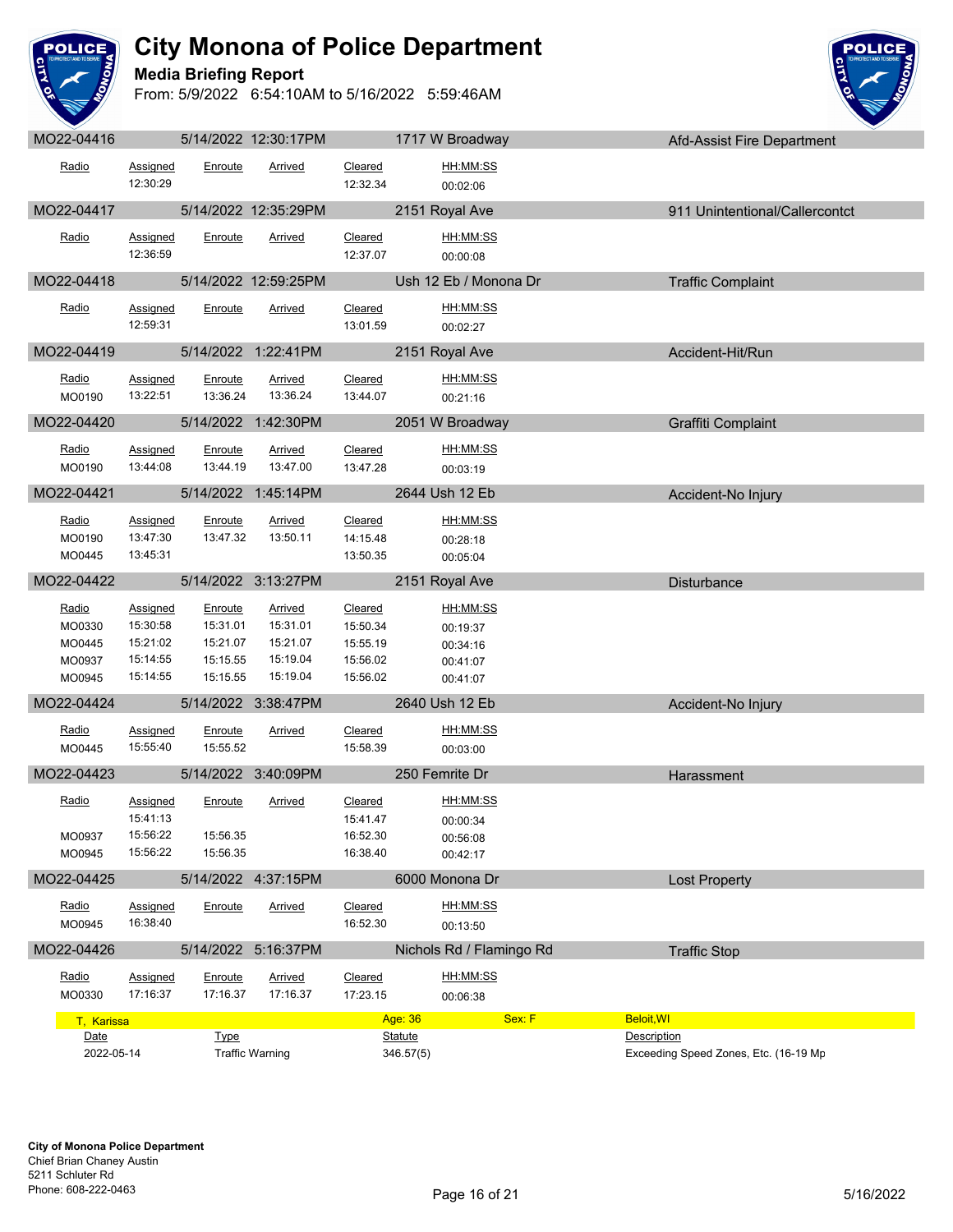

#### **Media Briefing Report**



| Radio              | <b>Assigned</b>      | Enroute              | <b>Arrived</b>             | Cleared              | <u>HH:MM:SS</u>            |                                       |  |
|--------------------|----------------------|----------------------|----------------------------|----------------------|----------------------------|---------------------------------------|--|
| MO0330<br>MO0445   | 17:40:30<br>17:40:00 | 17:40.30<br>17:40.26 | 17:42.35<br>17:43.57       | 17:53.26<br>17:46.30 | 00:12:57                   |                                       |  |
| MO0937             | 17:40:00             | 17:40.17             | 17:41.48                   | 18:03.38             | 00:06:30<br>00:23:38       |                                       |  |
| MO0945             | 17:39:25             | 17:39.33             | 17:41.47                   | 18:03.38             | 00:24:13                   |                                       |  |
| MO22-04428         |                      |                      | 5/14/2022 6:52:38PM        |                      | Ush 12 Eb / Monona Dr      | <b>Check Person</b>                   |  |
| Radio              | <b>Assigned</b>      | Enroute              | Arrived                    | Cleared              | HH:MM:SS                   |                                       |  |
| MO0943             | 18:53:29             | 19:13.56             | 19:13.56                   | 19:21.53             | 00:28:24                   |                                       |  |
| MO22-04429         |                      |                      | 5/14/2022 7:09:36PM        |                      | 2151 Royal Ave             | Disturbance                           |  |
|                    |                      |                      |                            |                      |                            |                                       |  |
| Radio              | Assigned             | Enroute              | <b>Arrived</b>             | Cleared              | HH:MM:SS                   |                                       |  |
| MO0937             | 19:22:06             | 19:22.11             | 19:22.11                   | 19:34.28             | 00:12:22                   |                                       |  |
| MO0945             | 19:11:52             | 19:13.59             | 19:22.00                   | 19:34.28             | 00:22:37                   |                                       |  |
| MO22-04430         |                      |                      | 5/14/2022 7:16:49PM        |                      | Ush 12 Wb / Monona Dr      | <b>Assist Other Agency</b>            |  |
| Radio              | <b>Assigned</b>      | Enroute              | Arrived                    | Cleared              | HH:MM:SS                   |                                       |  |
| MO0330             | 19:19:12             | 19:19.15             | 19:19.15                   | 19:28.50             | 00:09:39                   |                                       |  |
| MO22-04431         |                      |                      | 5/14/2022 7:55:33PM        |                      | W Broadway / Inland Way    | <b>Traffic Stop</b>                   |  |
| Radio              | <b>Assigned</b>      | Enroute              | <b>Arrived</b>             | Cleared              | HH:MM:SS                   |                                       |  |
| MO0330             | 19:55:33             | 19:55.33             | 19:55.33                   | 20:02.02             | 00:06:29                   |                                       |  |
|                    |                      |                      |                            |                      | Age: 23<br>Sex: F          | Madison, WI                           |  |
| S, Merriah<br>Date |                      | <b>Type</b>          |                            |                      | <b>Statute</b>             | Description                           |  |
| 2022-05-14         |                      |                      |                            |                      |                            | Exceeding Speed Zones, Etc. (11-15 Mp |  |
|                    |                      |                      | <b>Traffic Warning</b>     |                      | 346.57(5)                  |                                       |  |
| MO22-04432         |                      |                      | 5/14/2022 8:17:59PM        |                      | 200 Panther Trl            | <b>Check Person</b>                   |  |
|                    |                      |                      |                            |                      |                            |                                       |  |
| Radio              | <b>Assigned</b>      | Enroute              | <b>Arrived</b>             | Cleared              | HH:MM:SS                   |                                       |  |
| MO0330             | 20:20:32             | 20:20.38             | 20:20.38                   | 20:38.21             | 00:17:48                   |                                       |  |
| MO0937<br>MO0945   | 20:20:32<br>20:20:32 | 20:25.52<br>20:25.52 | 20:25.52<br>20:25.52       | 20:35.28<br>20:35.28 | 00:14:56<br>00:14:56       |                                       |  |
| MO22-04433         |                      |                      |                            |                      |                            |                                       |  |
|                    |                      |                      | 5/14/2022 8:24:13PM        |                      | 5207 Mesa Rd               | Animal-General/Stray                  |  |
| Radio              | <b>Assigned</b>      | Enroute              | <b>Arrived</b>             | Cleared              | HH:MM:SS                   |                                       |  |
| MO0937             | 20:35:40             | 20:35.45             | 20:35.45                   | 20:46.01             | 00:10:22                   |                                       |  |
| MO0943<br>MO0945   | 20:25:42<br>20:35:40 | 20:30.07<br>20:35.44 | 20:30.07<br>20:35.44       | 20:46.01<br>20:46.01 | 00:20:19<br>00:10:22       |                                       |  |
| MO22-04434         |                      |                      | 5/14/2022 8:48:42PM        |                      | 6316 Monona Dr             | Alarm                                 |  |
| Radio              |                      |                      |                            |                      | HH:MM:SS                   |                                       |  |
| MO0937             | Assigned<br>20:50:00 | Enroute<br>20:50.08  | <b>Arrived</b><br>20:53.48 | Cleared<br>20:55.18  |                            |                                       |  |
| MO0945             | 20:49:54             | 20:50.08             | 20:53.48                   | 20:55.18             | 00:05:18<br>00:05:24       |                                       |  |
| MO22-04435         |                      |                      | 5/14/2022 9:43:07PM        |                      | Ush 12 Eb / South Towne Dr | <b>Traffic Arrest</b>                 |  |
|                    |                      |                      |                            |                      |                            |                                       |  |
| Radio              | <b>Assigned</b>      | Enroute              | <b>Arrived</b>             | Cleared              | <u>HH:MM:SS</u>            |                                       |  |
| MO0941             | 21:43:07             | 21:43.07             | 21:43.07                   | 21:53.53             | 00:10:47                   |                                       |  |
| MO22-04436         |                      |                      | 5/14/2022 9:54:20PM        |                      | Ush 12 Eb / South Towne Dr | <b>Traffic Arrest</b>                 |  |
| Radio              | <b>Assigned</b>      | Enroute              | Arrived                    | Cleared              | HH:MM:SS                   |                                       |  |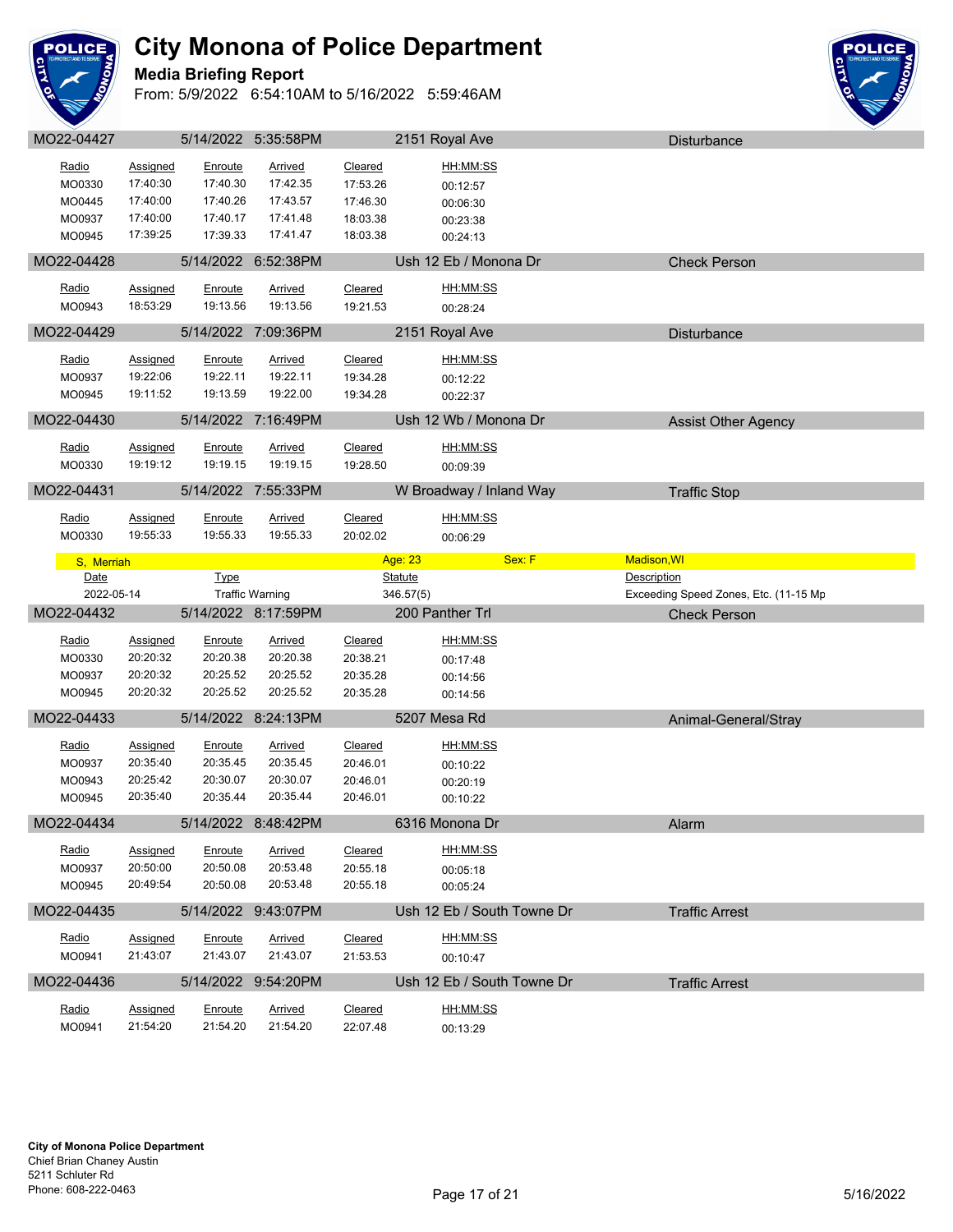

#### **Media Briefing Report**



|                      |                 |             | 19.22.111 IVI          |                |                            | <b>Hallic Oldp</b>                    |
|----------------------|-----------------|-------------|------------------------|----------------|----------------------------|---------------------------------------|
|                      |                 | Enroute     |                        |                | HH:MM:SS                   |                                       |
| Radio                | Assigned        |             | Arrived                | Cleared        |                            |                                       |
| MO0945               | 22:22:11        | 22:22.11    | 22:22.11               | 22:28.52       | 00:06:42                   |                                       |
| R, Daniel            |                 |             |                        | Age: 36        | Sex: M                     | <b>Madison, WI</b>                    |
| Date                 |                 | <b>Type</b> |                        | Statute        |                            | <b>Description</b>                    |
| 2022-05-14           |                 |             | <b>Traffic Warning</b> |                | 347.06(1)                  | Operation W/O Required Lamps Lighted  |
|                      |                 |             |                        |                |                            |                                       |
| MO22-04438           |                 |             | 5/14/2022 10:23:19PM   |                | Monona Dr / Buckeye Rd     | <b>Traffic Stop</b>                   |
| Radio                | <b>Assigned</b> | Enroute     | Arrived                | Cleared        | HH:MM:SS                   |                                       |
|                      |                 |             |                        |                |                            |                                       |
| MO0330               | 22:23:19        | 22:23.19    | 22:23.19               | 22:28.30       | 00:05:11                   |                                       |
| <b>B</b> , Dominique |                 |             |                        | Age: 27        | Sex: F                     | Madison, WI                           |
| Date                 |                 | Type        |                        | <b>Statute</b> |                            | Description                           |
| 2022-05-14           |                 |             | <b>Traffic Warning</b> |                | 346.57(5)                  | Exceeding Speed Zones, Etc. (11-15 Mp |
|                      |                 |             |                        |                |                            |                                       |
| MO22-04440           |                 |             | 5/14/2022 10:31:01PM   |                | Monona Dr / Ferchland Pl   | <b>Traffic Complaint</b>              |
| Radio                | <b>Assigned</b> | Enroute     | Arrived                | Cleared        | HH:MM:SS                   |                                       |
|                      | 22:35:33        |             |                        | 22:35.39       |                            |                                       |
|                      |                 |             |                        |                | 00:00:06                   |                                       |
| MO22-04439           |                 |             | 5/14/2022 10:34:16PM   |                | Ush 12 Wb / S Stoughton Rd | <b>Traffic Arrest</b>                 |
|                      |                 |             |                        |                |                            |                                       |
| Radio                | Assigned        | Enroute     | Arrived                | Cleared        | HH:MM:SS                   |                                       |
| MO0941               | 22:34:16        | 22:34.16    | 22:34.16               | 22:42.11       | 00:07:55                   |                                       |
|                      |                 |             |                        |                |                            |                                       |
| MO22-04441           |                 |             | 5/14/2022 10:37:15PM   |                | Monona Dr / Buckeye Rd     | <b>Traffic Stop</b>                   |
| Radio                | <b>Assigned</b> | Enroute     | <b>Arrived</b>         | Cleared        | HH:MM:SS                   |                                       |
|                      |                 |             |                        |                |                            |                                       |
| MO0330               | 22:37:15        | 22:37.15    | 22:37.15               | 22:42.56       | 00:05:41                   |                                       |
| C, Kwan              |                 |             |                        | Age: 24        | Sex: M                     | Madison, WI                           |
| Date                 |                 | <b>Type</b> |                        | <b>Statute</b> |                            | Description                           |
| 2022-05-14           |                 |             | <b>Traffic Warning</b> |                | 346.57(5)                  | Exceeding Speed Zones, Etc. (11-15 Mp |
|                      |                 |             |                        |                |                            |                                       |
| MO22-04442           |                 |             | 5/14/2022 10:46:20PM   |                | Ush 12 Eb / South Towne Dr | <b>Traffic Stop</b>                   |
| Radio                | Assigned        | Enroute     | Arrived                | Cleared        | HH:MM:SS                   |                                       |
| MO0941               | 22:46:20        | 22:46.20    | 22:46.20               | 22:56.33       |                            |                                       |
|                      |                 |             |                        |                | 00:10:14                   |                                       |
| D, Israel            |                 |             |                        | Age: 41        | Sex: M                     | <b>Madison, WI</b>                    |
| Date                 |                 | <b>Type</b> |                        | <b>Statute</b> |                            | Description                           |
| 2022-05-14           |                 |             | <b>Traffic Warning</b> |                | 346.57(5)                  | Exceeding Speed Zones, Etc. (11-15 Mp |
| MO22-04443           |                 |             | 5/14/2022 10:57:07PM   |                | Ush 12 Wb / Cth Ab         | <b>Traffic Complaint</b>              |
|                      |                 |             |                        |                |                            |                                       |
| Radio                | <b>Assigned</b> | Enroute     | <b>Arrived</b>         | Cleared        | HH:MM:SS                   |                                       |
| MO0941               | 22:57:15        | 22:57.21    | 22:57.21               | 22:58.14       | 00:01:00                   |                                       |
|                      |                 |             |                        |                |                            |                                       |
| MO22-04444           |                 |             | 5/14/2022 10:58:07PM   |                | Ush 12 Wb / Long Dr        | <b>Traffic Complaint</b>              |
|                      |                 |             |                        |                |                            |                                       |
| Radio                | Assigned        | Enroute     | <b>Arrived</b>         | Cleared        | HH:MM:SS                   |                                       |
| MO0941               | 22:58:22        | 22:58.44    | 22:58.44               | 23:00.59       | 00:02:36                   |                                       |
|                      |                 |             |                        |                |                            |                                       |
| MO22-04445           |                 |             | 5/14/2022 11:04:07PM   |                | E Broadway / Copps Ave     | <b>Traffic Arrest</b>                 |
| Radio                | <b>Assigned</b> | Enroute     | <b>Arrived</b>         | Cleared        | HH:MM:SS                   |                                       |
| MO0330               | 23:07:20        | 23:07.22    |                        | 23:11.07       |                            |                                       |
| MO0941               | 23:04:19        | 23:04.22    | 23:04.22               |                | 00:03:47                   |                                       |
|                      |                 |             |                        | 23:27.07       | 00:22:48                   |                                       |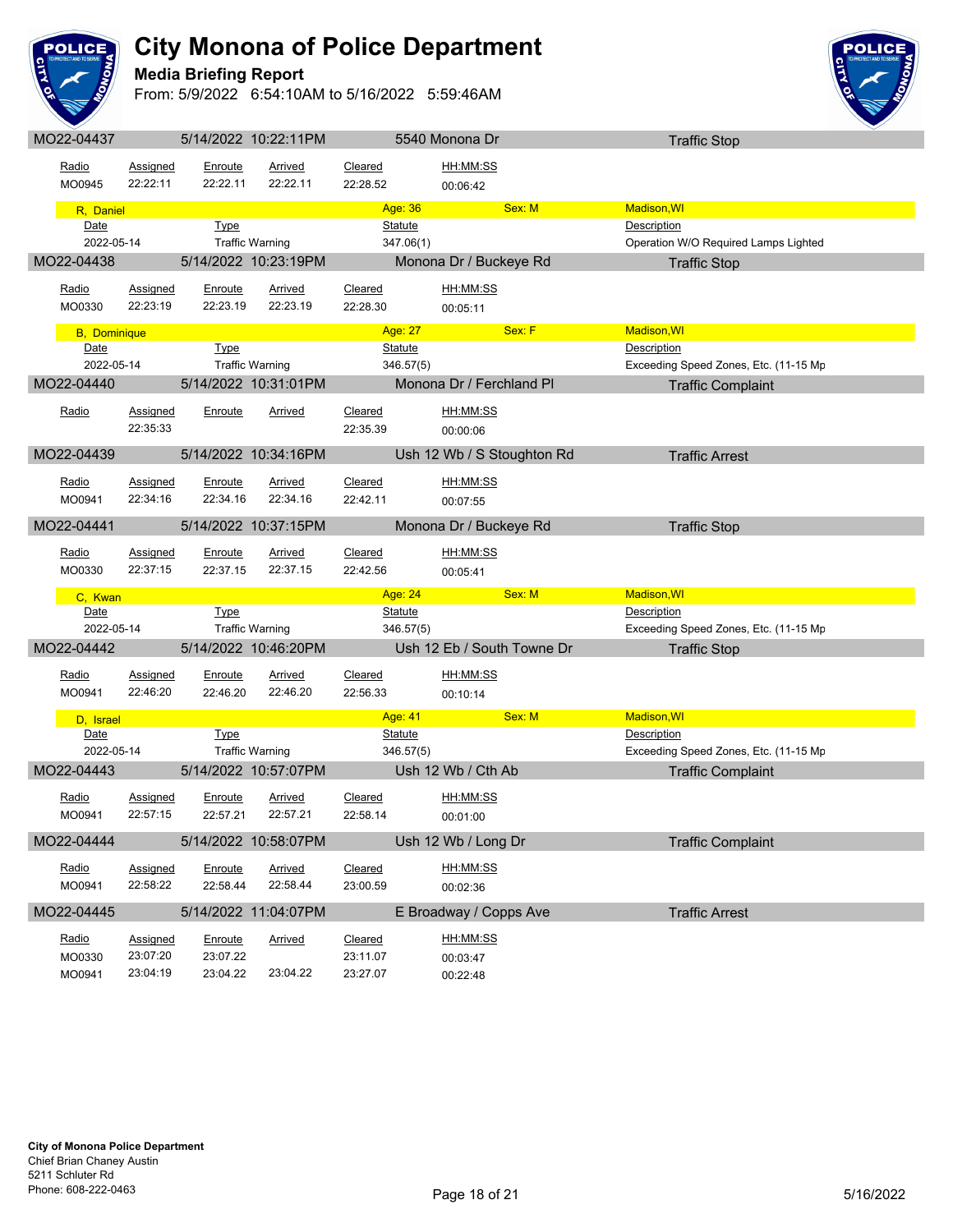

#### **Media Briefing Report**



| MO22-04446                  |                     |                     | 5/14/2022 11:33:55PM       |                    | 5805 Monona Dr                                         |                             | Disturbance                         |  |
|-----------------------------|---------------------|---------------------|----------------------------|--------------------|--------------------------------------------------------|-----------------------------|-------------------------------------|--|
| Radio                       | <b>Assigned</b>     | Enroute             | <b>Arrived</b>             | Cleared            | <u>HH:MM:SS</u>                                        |                             |                                     |  |
| MO0330                      | 23:43:06            | 23:43.09            | 23:44.01                   | 1:07.24            | 01:24:18                                               |                             |                                     |  |
| MO0940                      | 23:36:56            | 23:36.59            | 23:36.59                   | 0:45.19            | 01:08:23                                               |                             |                                     |  |
| MO0941                      | 23:44:05            | 23:44.08            | 23:44.08                   | 0:44.51            | 01:00:47                                               |                             |                                     |  |
| MO0943                      | 23:35:11            | 23:35.57            | 23:35.57                   | 0:45.13            | 01:10:02                                               |                             |                                     |  |
|                             |                     |                     |                            |                    | Sex: X                                                 |                             |                                     |  |
| , Megan<br>R<br>Date Arrest |                     | <b>Arrest Type</b>  |                            |                    | Age: 29<br><b>Statute</b>                              | Madison, WI<br>Statute Desc |                                     |  |
| 2022-05-15                  |                     |                     | On-View Arrest             |                    | 940.19(1)                                              | Battery                     |                                     |  |
| MO22-04447                  |                     |                     | 5/14/2022 11:49:45PM       |                    | Ush 12 Wb W Broadway Off / W Broadway Disabled Vehicle |                             |                                     |  |
|                             |                     |                     |                            |                    |                                                        |                             |                                     |  |
| Radio                       | <b>Assigned</b>     | Enroute             | <b>Arrived</b>             | Cleared            | HH:MM:SS                                               |                             |                                     |  |
| MO0943                      | 0:45:22             | 0:45.25             |                            | 0:50.03            | 00:04:41                                               |                             |                                     |  |
| MO22-04448                  |                     |                     | 5/15/2022 12:50:16AM       |                    | Ush 12 Wb / W Broadway                                 |                             | <b>Traffic Complaint</b>            |  |
|                             |                     |                     |                            |                    |                                                        |                             |                                     |  |
| Radio                       | Assigned<br>0:50:59 | Enroute             | Arrived                    | Cleared<br>0:54.38 | HH:MM:SS                                               |                             |                                     |  |
|                             |                     |                     |                            |                    | 00:03:39                                               |                             |                                     |  |
| MO22-04449                  |                     |                     | 5/15/2022 12:51:45AM       |                    | 1039 S Sunnyvale Ln                                    |                             | <b>Assist Other Agency</b>          |  |
| <b>Radio</b>                | <b>Assigned</b>     | Enroute             | <b>Arrived</b>             | <b>Cleared</b>     | <u>HH:MM:SS</u>                                        |                             |                                     |  |
| MO0940                      | 0:52:18             | 0:52.21             | 0:52.21                    | 0:54.58            | 00:02:40                                               |                             |                                     |  |
| MO0943                      | 0:51:47             | 0:51.51             | 0:52.24                    | 0:55.03            | 00:03:16                                               |                             |                                     |  |
| MO22-04450                  |                     |                     | 5/15/2022 1:03:43AM        |                    |                                                        |                             |                                     |  |
|                             |                     |                     |                            |                    | S Stoughton Rd Ush 12 Wb On / S Stough Traffic Stop    |                             |                                     |  |
| Radio                       | Assigned            | Enroute             | <b>Arrived</b>             | Cleared            | HH:MM:SS                                               |                             |                                     |  |
| MO0943                      | 1:03:43             | 1:03.43             | 1:03.43                    | 1:09.14            | 00:05:31                                               |                             |                                     |  |
|                             |                     |                     |                            |                    |                                                        |                             |                                     |  |
| F, Angela                   |                     |                     |                            |                    | Age: 43<br>Sex: F                                      | <b>Madison, WI</b>          |                                     |  |
| Date                        |                     | <b>Type</b>         |                            |                    | <b>Statute</b>                                         | Description                 |                                     |  |
| 2022-05-15                  |                     |                     | <b>Traffic Warning</b>     |                    | 346.57(4)(h)                                           |                             | Speeding In 55 Mph Zone (16-19 Mph) |  |
| MO22-04451                  |                     |                     | 5/15/2022 3:55:13AM        |                    | 111 Owen Rd                                            |                             | Aa-Assist Ambulance                 |  |
| Radio                       |                     |                     |                            |                    |                                                        |                             |                                     |  |
| MO0940                      | Assigned<br>3:55:48 | <b>Enroute</b>      | <u>Arrived</u>             | Cleared<br>3:56.26 | HH:MM:SS                                               |                             |                                     |  |
|                             |                     |                     |                            |                    | 00:00:38                                               |                             |                                     |  |
| MO22-04452                  |                     |                     | 5/15/2022 6:54:42AM        |                    | 5105 Gordon Ave                                        |                             | 911 Disconnect                      |  |
| Radio                       | <b>Assigned</b>     | Enroute             | <u>Arrived</u>             | Cleared            | HH:MM:SS                                               |                             |                                     |  |
| MO0235                      | 6:55:12             |                     |                            | 7:05.15            | 00:10:03                                               |                             |                                     |  |
|                             |                     |                     | 5/15/2022 7:47:55AM        |                    |                                                        |                             |                                     |  |
| MO22-04453                  |                     |                     |                            |                    | 0 South Towne Dr Ush 12 Eb On                          |                             | 911 Unintentional/Callercontct      |  |
| Radio                       | Assigned            | <b>Enroute</b>      | <b>Arrived</b>             | <b>Cleared</b>     | HH:MM:SS                                               |                             |                                     |  |
| MO0445                      | 7:48:02             |                     |                            | 7:48.18            | 00:00:15                                               |                             |                                     |  |
| MO22-04454                  |                     |                     | 5/15/2022 8:26:49AM        |                    | 456 N Perry Pkwy                                       |                             | <b>Special Event</b>                |  |
|                             |                     |                     |                            |                    |                                                        |                             |                                     |  |
| Radio                       | <b>Assigned</b>     | <b>Enroute</b>      | <b>Arrived</b>             | Cleared            | HH:MM:SS                                               |                             |                                     |  |
| MO0941                      | 8:27:00             | 8:27.08             | 8:27.08                    | 11:49.48           | 03:22:48                                               |                             |                                     |  |
| MO22-04455                  |                     |                     | 5/15/2022 10:18:21AM       |                    | 101 Frost Woods Rd                                     |                             | Aa-Assist Ambulance                 |  |
| Radio                       | <b>Assigned</b>     | Enroute             | <b>Arrived</b>             | Cleared            | HH:MM:SS                                               |                             |                                     |  |
| MO6407                      | 10:18:30            |                     |                            | 10:18.42           | 00:00:12                                               |                             |                                     |  |
|                             |                     |                     |                            |                    |                                                        |                             |                                     |  |
| MO22-04456                  |                     |                     | 5/15/2022 11:15:41AM       |                    | 5805 Monona Dr                                         |                             | <b>Check Area/Foot Patrol</b>       |  |
| Radio                       | Assigned            | Enroute<br>11:15.41 | <b>Arrived</b><br>11:15.41 | Cleared            | <u>HH:MM:SS</u>                                        |                             |                                     |  |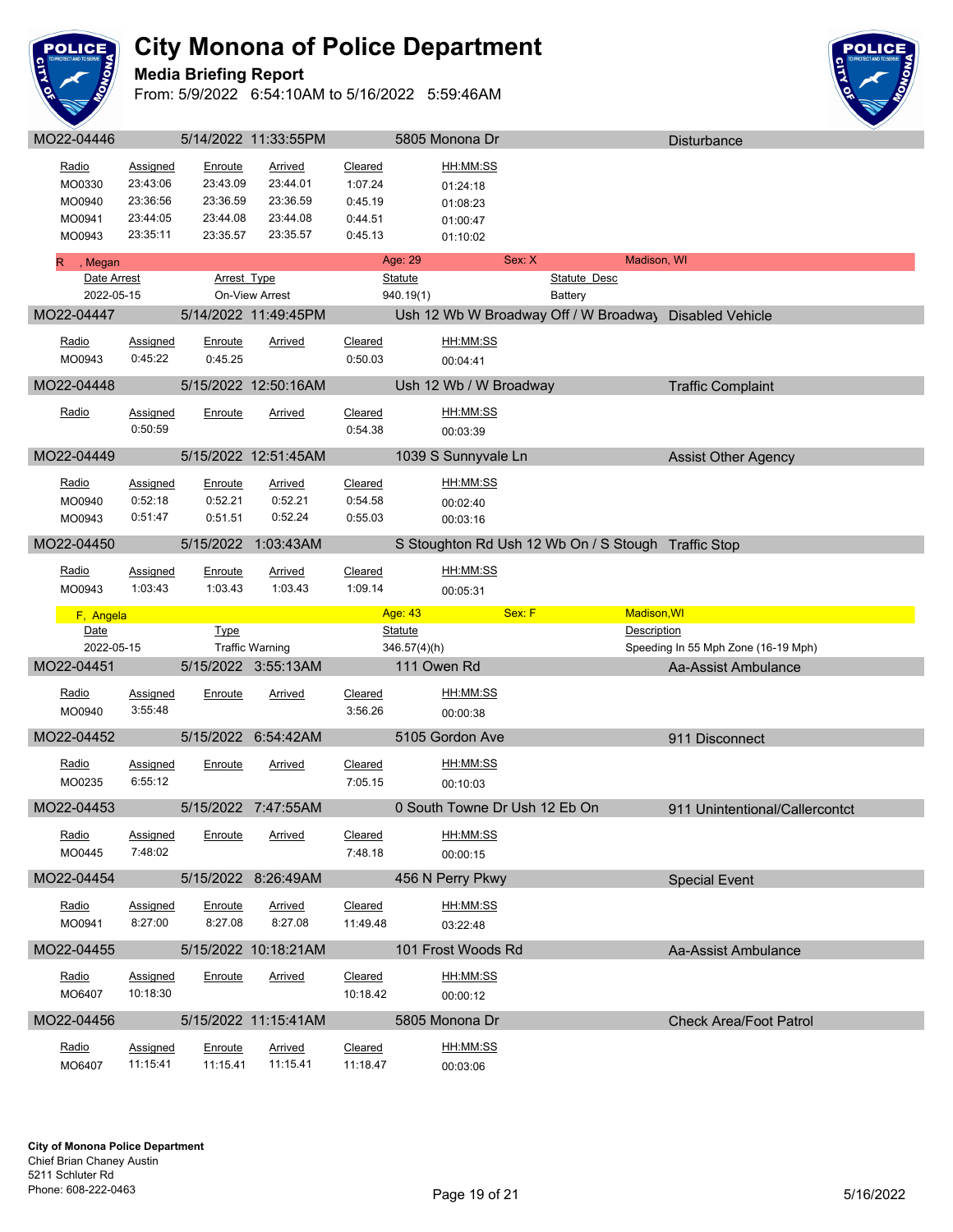

**Media Briefing Report**



|                           |                                  |                                 |                                      |                                 |                                  | VIICUM AICAIL VULT AILUI   |
|---------------------------|----------------------------------|---------------------------------|--------------------------------------|---------------------------------|----------------------------------|----------------------------|
| Radio<br>MO6407           | Assigned<br>11:21:11             | Enroute<br>11:21.11             | Arrived<br>11:21.11                  | Cleared<br>11:31.08             | HH:MM:SS<br>00:09:57             |                            |
| MO22-04458                |                                  |                                 | 5/15/2022 11:49:13AM                 |                                 | 2151 Royal Ave                   | Afd-Assist Fire Department |
| Radio<br>MO0445           | <b>Assigned</b><br>11:49:21      | Enroute                         | Arrived                              | Cleared<br>11:49.41             | HH:MM:SS<br>00:00:21             |                            |
| MO22-04459                |                                  |                                 | 5/15/2022 12:30:04PM                 |                                 | 6401 Copps Ave                   | Animal-General/Stray       |
| <u>Radio</u><br>MO6407    | Assigned<br>12:30:09             | Enroute                         | <b>Arrived</b><br>12:32.26  12:32.26 | Cleared<br>12:48.15             | HH:MM:SS<br>00:18:06             |                            |
| MO22-04460                |                                  |                                 | 5/15/2022 2:04:06PM                  |                                 | 5500 Winnequah Rd                | Directed Patrol            |
| Radio<br>MO6407           | Assigned<br>14:04:06             | Enroute<br>14:04.06             | Arrived<br>14:04.06                  | Cleared<br>14:24.21             | HH:MM:SS<br>00:20:15             |                            |
| MO22-04461                |                                  |                                 | 5/15/2022 2:36:54PM                  | <u>a sa san</u> aran            | 5618 Winnequah Rd                | Animal-General/Stray       |
| Radio                     | <b>Assigned</b><br>15:01:43      | Enroute                         | Arrived                              | Cleared<br>15:01.48             | HH:MM:SS<br>00:00:05             |                            |
| MO22-04462                |                                  |                                 | 5/15/2022 3:57:25PM                  |                                 | 5113 Monona Dr                   | Alarm                      |
| Radio<br>MO0945           | Assigned<br>15:59:17             | Enroute<br>15:59.45             | Arrived<br>16:03.55                  | Cleared<br>16:09.03             | HH:MM:SS<br>00:09:45             |                            |
| MO22-04463                |                                  |                                 | 5/15/2022 4:10:30PM                  |                                 | 6580 Monona Dr                   | <b>Traffic Complaint</b>   |
| Radio                     | Assigned<br>16:10:54             | Enroute                         | Arrived                              | Cleared<br>16:11.35             | HH:MM:SS<br>00:00:41             |                            |
| MO22-04464                |                                  |                                 | 5/15/2022 7:53:31PM                  |                                 | 1142 Moorland Rd                 | Information (Law)          |
| Radio<br>MO0945           | Assigned<br>19:53:35             | Enroute                         | Arrived<br>19:53.38  19:55.51        | Cleared<br>20:19.05             | HH:MM:SS<br>00:25:30             |                            |
| MO22-04465                |                                  |                                 | 5/15/2022 8:06:29PM                  |                                 | 100 E Broadway                   | Afd-Assist Fire Department |
| Radio                     | Assigned<br>20:06:53             | Enroute                         | Arrived                              | Cleared<br>20:08.52             | HH:MM:SS<br>00:01:59             |                            |
| MO22-04466                |                                  |                                 | 5/15/2022 8:39:30PM                  |                                 | <b>Example 3819 Monona Dr</b>    | Aa-Assist Ambulance        |
| Radio                     | <b>Assigned</b><br>20:39:44      | Enroute                         | Arrived                              | Cleared<br>20:40.08             | HH:MM:SS<br>00:00:24             |                            |
| MO22-04467                |                                  |                                 | 5/15/2022 8:42:19PM                  |                                 | 2151 Royal Ave                   | <b>Check Person</b>        |
| Radio<br>MO0943<br>MO0945 | Assigned<br>20:43:52<br>20:45:32 | Enroute<br>20:48.08<br>20:45.32 | Arrived<br>20:52.36<br>20:49.07      | Cleared<br>21:25.33<br>21:42.38 | HH:MM:SS<br>00:41:41<br>00:57:07 |                            |
| MO22-04468                |                                  |                                 | 5/15/2022 8:46:07PM                  |                                 | 4123 Monona Dr                   | <b>Check Person</b>        |
| Radio<br>MO0330           | Assigned<br>20:48:41             | Enroute<br>20:48.47             | Arrived<br>20:53.48                  | Cleared<br>20:57.56             | HH:MM:SS<br>00:09:16             |                            |
| MO22-04469                |                                  |                                 | 5/15/2022 9:43:19PM                  |                                 | 5400 Flamingo Rd                 | Animal-Barking             |
| Radio<br>MO0945           | <b>Assigned</b><br>21:43:34      | Enroute<br>21:44.32             | <b>Arrived</b><br>21:44.33           | Cleared<br>21:47.26             | HH:MM:SS<br>00:03:52             |                            |